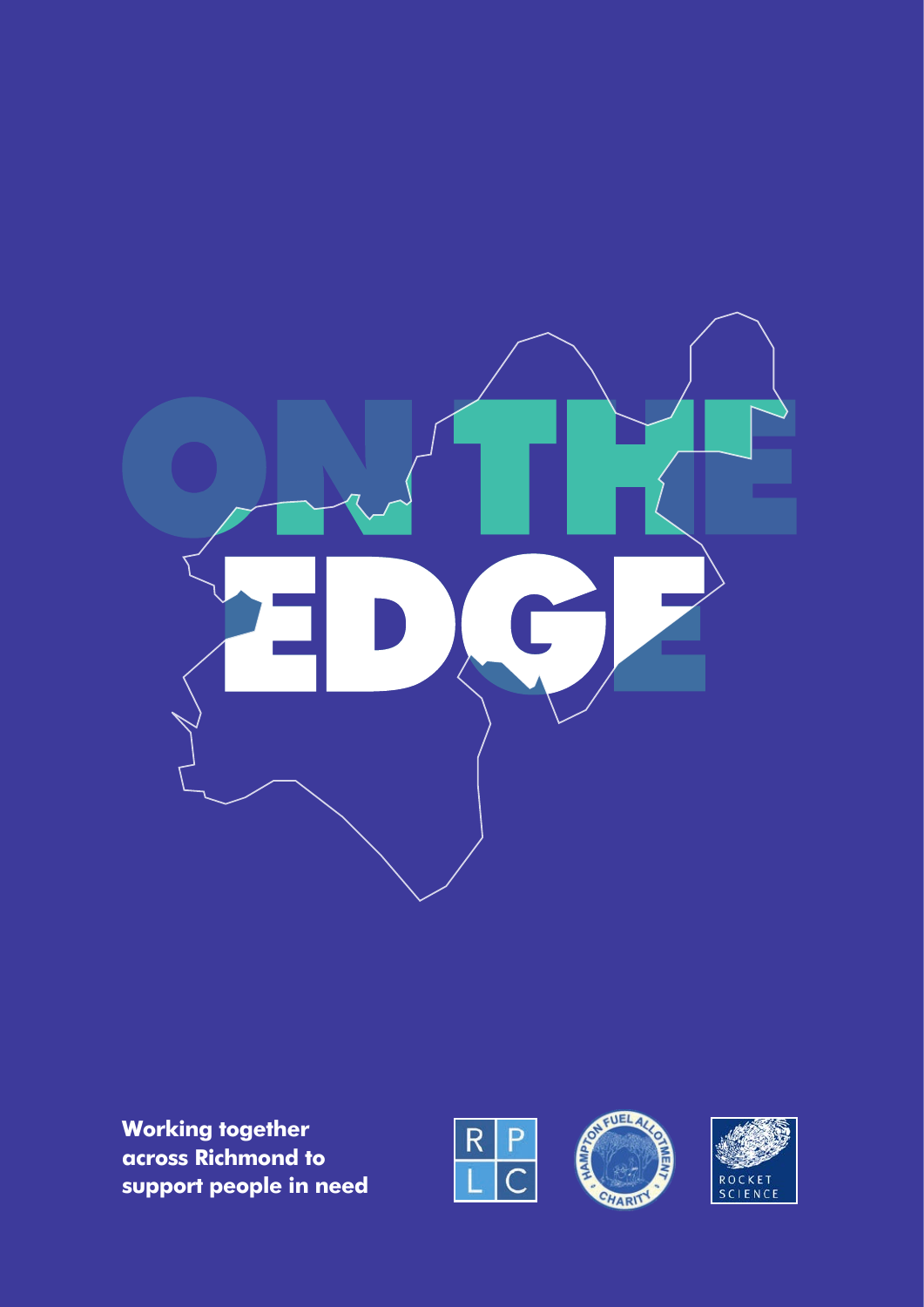# TABLE OF CONTENTS

| <b>Executive Summary</b>                           | 3  |
|----------------------------------------------------|----|
| <b>LBRuT</b>                                       | 4  |
| <b>People on the Edge</b>                          | 6  |
| <b>Disability</b>                                  | 10 |
| <b>Mental Health</b>                               | 11 |
| <b>Carers</b>                                      | 12 |
| <b>Children and Young People</b>                   | 14 |
| <b>Homelessness &amp; Indebtedness</b>             | 15 |
| <b>Older People</b>                                | 16 |
| <b>Promoting Resilience &amp; Social Inclusion</b> | 17 |
| <b>Organisations on the Edge</b>                   | 18 |
| <b>Local Funders</b>                               | 21 |
| <b>Moving back from the Edge</b>                   | 23 |
| <b>A Call to Action</b>                            | 24 |
| <b>Appendix 1: SWOT Analysis</b>                   | 26 |
| <b>Appendix 2: Statistics</b>                      | 27 |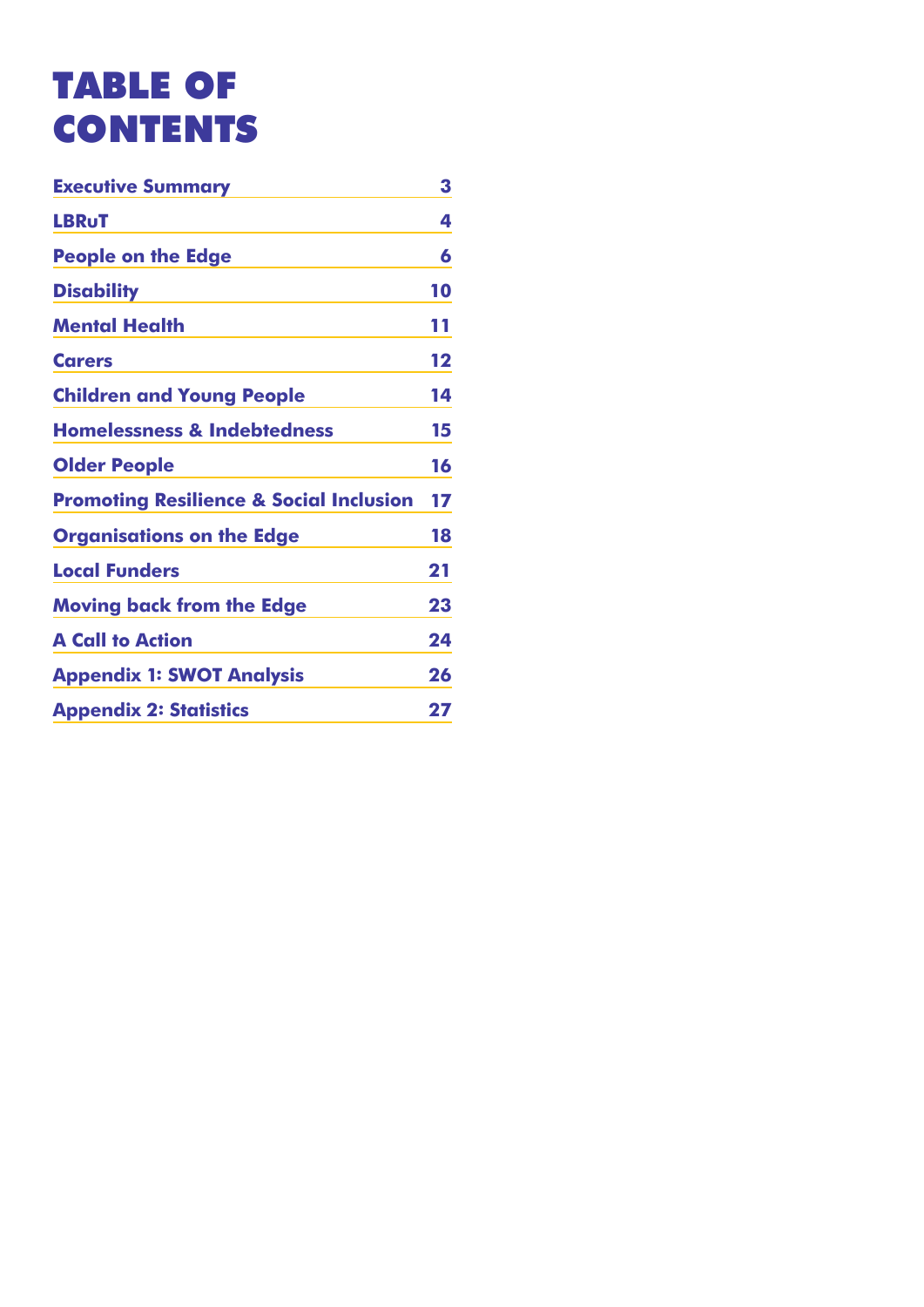# EXECUTIVE SUMMARY

**On the Edge** is the culmination of independent research carried out by Rocket Science on behalf of grant-making charities in Richmond and is co-funded by Hampton Fuel Allotment Charity (HFAC) and Richmond Parish Lands Charity (RPLC). Over 100 individuals working with people in need across the Borough contributed to the research together with 80+ local organisations and charities. Researchers also consulted people who are in, or on the edge of, crisis.

#### **Service Provision**

Current services are sometimes ineffective or unavailable and are on the edge of failing the people they need to support. Changes in national and local government funding, the commissioning of services, cuts in benefits, crisis management and working in isolation have all led to uncertainty. In some cases, this has had a negative impact on vulnerable people and organisations supporting them.

#### **Individuals**

Navigating a sometimes disjointed or even ineffective system can cause additional stress and impact negatively on people's mental health and resilience. Many people are living in fragile arrangements that could break down at any time. Anticipated cuts in funding and support are likely to push people who are just about coping over the edge and into crisis.

#### **Organisations**

Local organisations are facing uncertain futures, with some on the edge of sustainability. Uncertainty is compounded by organisations being concerned about the impact of future commissioning and shared service arrangements across the London Boroughs of Richmond, Wandsworth, and Kingston. There are opportunities for some organisations to extend services to other boroughs but this may result in loss of local specialism and expertise. There is a risk that smaller local charities that have the knowledge and trust of Richmond service users will be unable to compete against larger organisations from inside or outside the Borough.

The local grant-making charities invest heavily in organisations that provide critical support to vulnerable people. Funders are also under pressure. A general perception of Richmond as a wealthy borough masks deprivation. It impacts on investment coming into the Borough from funders outside the area and results in greater disparity between wealth and disadvantage locally. Future needs will require resources over and above those offered by local funders.

#### **Collaboration**

This research suggests that collaboration between funders, local residents, businesses, and the statutory, voluntary and community sectors would enable a more effective monitoring of and response to changing needs.

The recommendations in this report provide individuals, families, businesses and local organisations with the opportunity to do things differently. A wider range of options for supporting vulnerable people in need becomes possible if collaboration is effective. Aside from funding, this support could include the delivery of mentoring, peer support, work placements, sponsorship, volunteering opportunities, partnership working, and internships – all of which will increase the ability of local organisations to identify, manage and respond to changing needs in the Borough.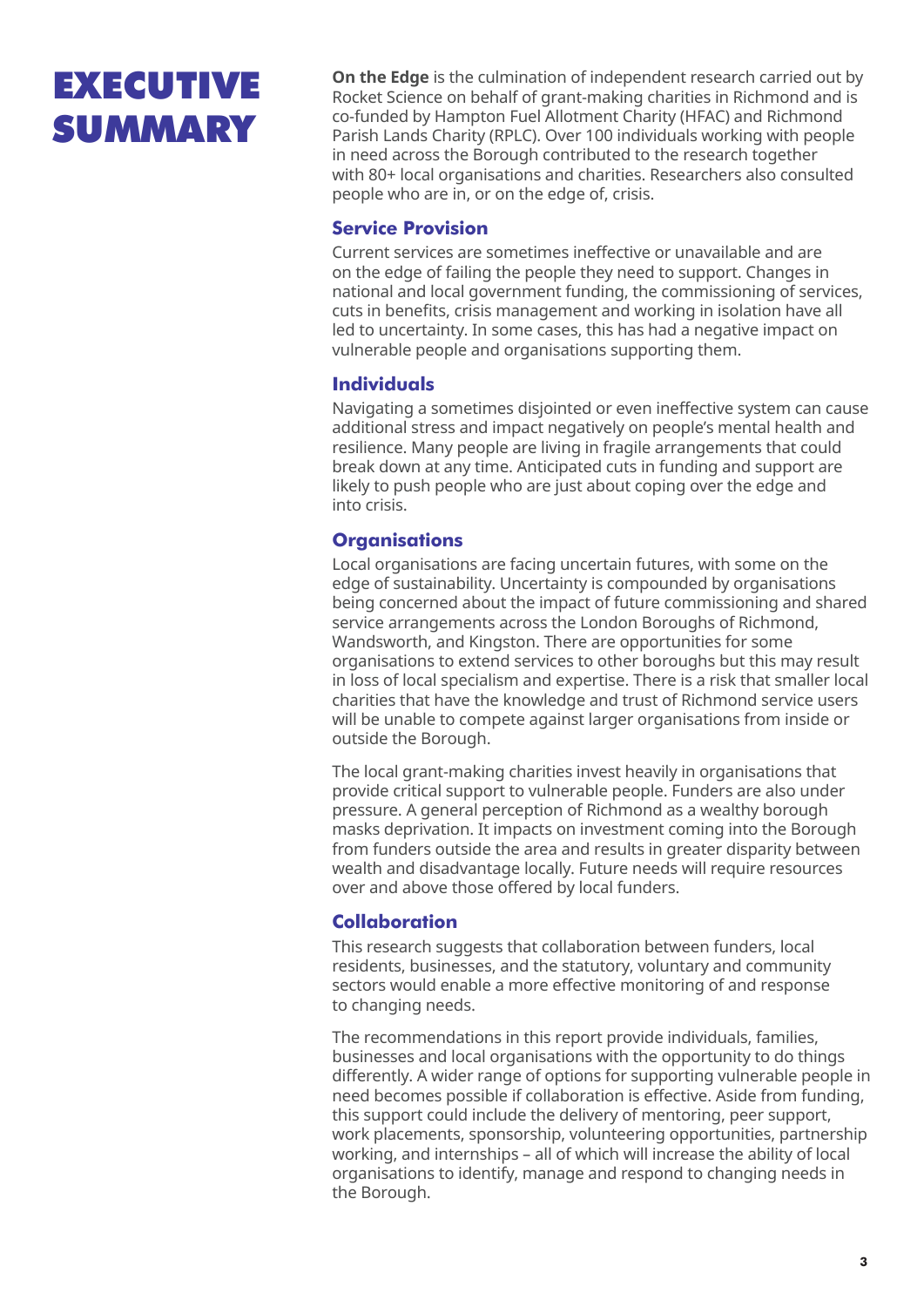# LONDON BOROUGH OF RICHMOND UPON THAMES

**LBRuT stretches from Barnes through Richmond and Twickenham and across to Hampton.** 

**The Borough, generally perceived to be one of the most affluent in London, is made up of many contrasting communities, households and circumstances: wealth and poverty; open spaces and dense housing; large houses and homelessness; community activity and social isolation; wellbeing and ill health.**

**The population is around 195,000 (ONS estimate 2015) and there are 79,800 households (Census 2011).**

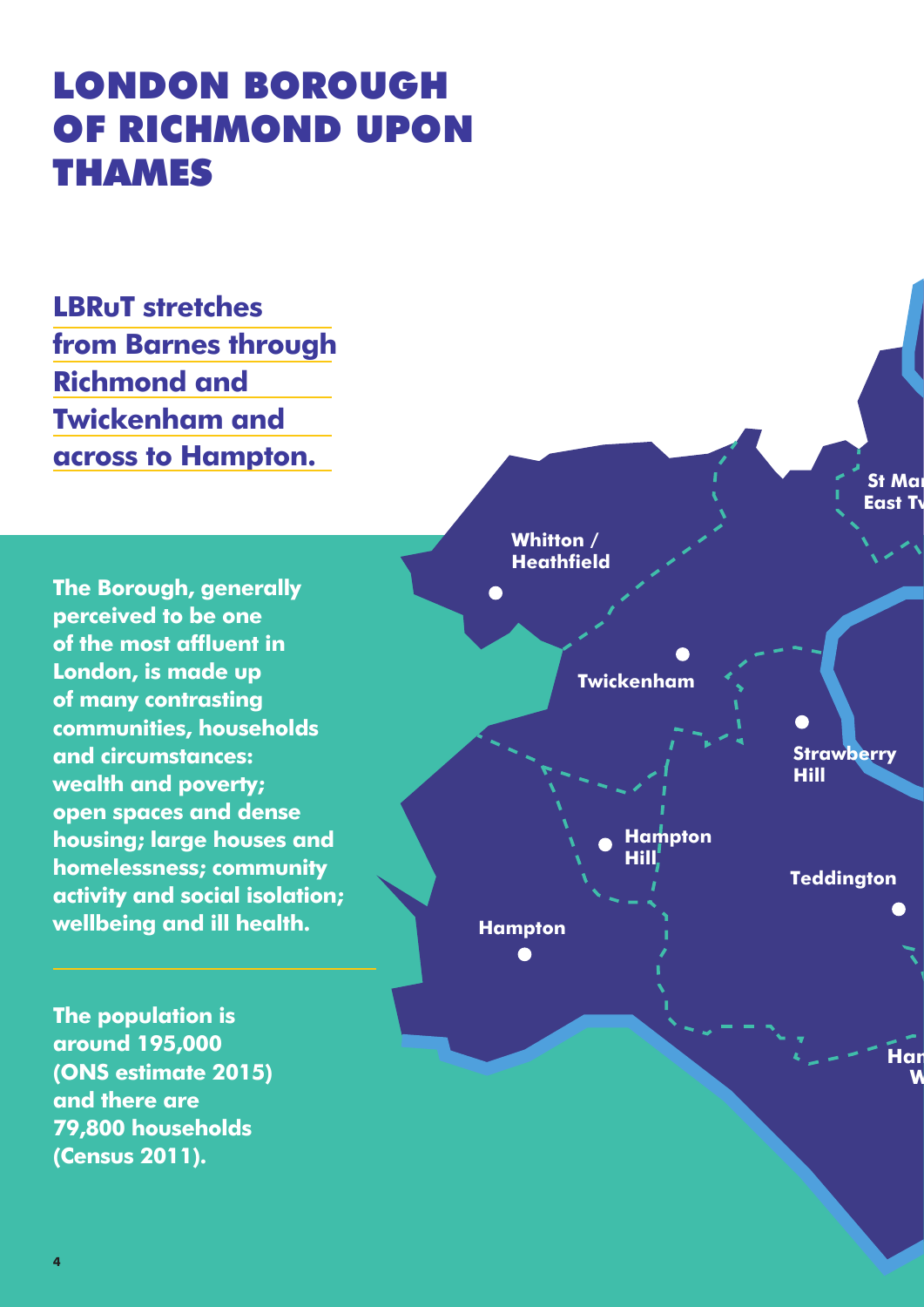

voluntary organisations and individuals to recognise that despite some internal and external perceptions of the Borough there are many people in or on the edge of crisis and in need of support.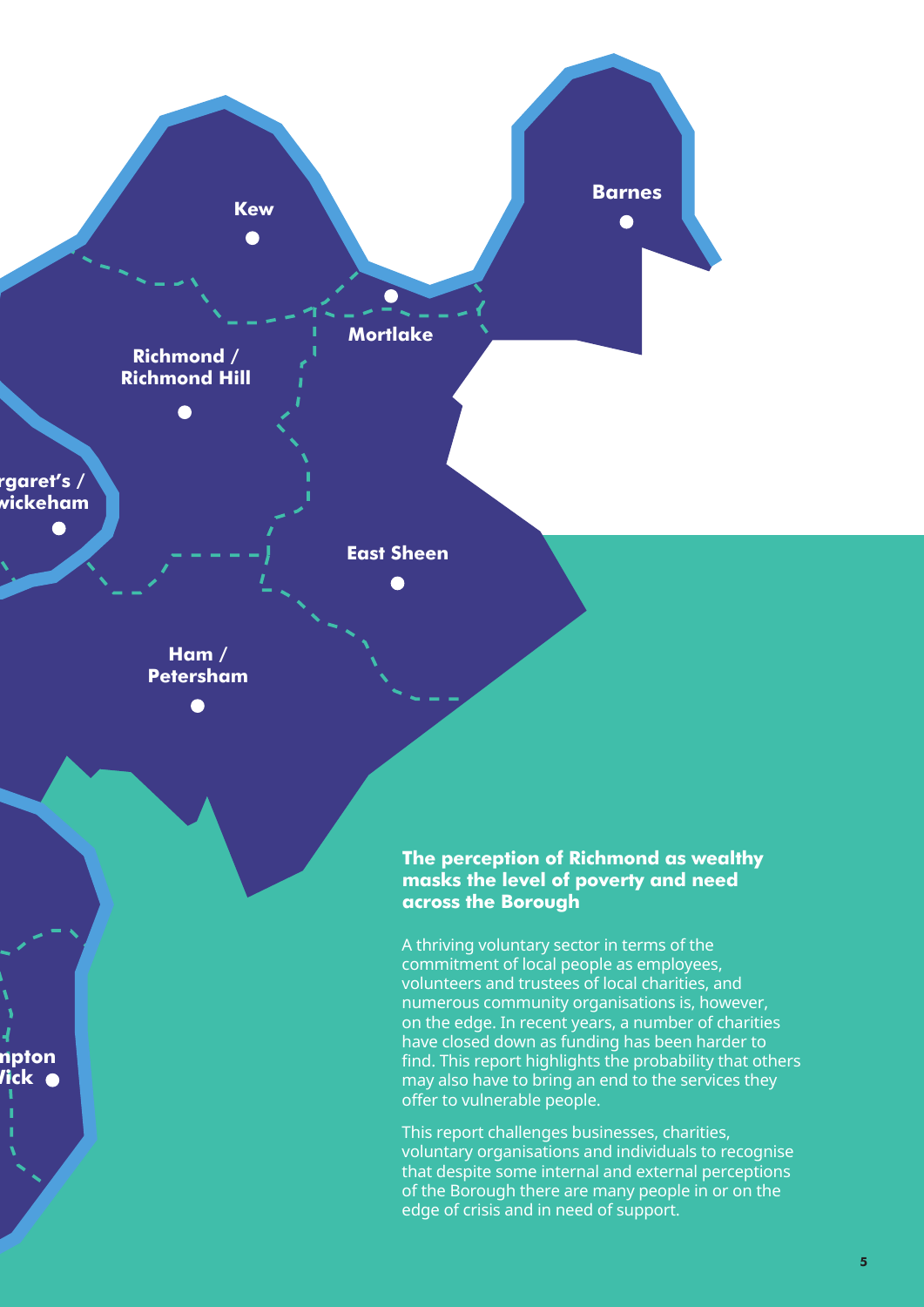# PEOPLE ON THE EDGE

#### **Need has no boundaries**

There are many people living on the edge in Richmond but advocating their needs and accessing support is challenging. Need spans all ages and socio-economic groups.

Richmond is a very popular place to live, it attracts wealth and has a buoyant housing market. But this impacts on the cost of living for people on low incomes, such as the elderly, disabled and young people. Some people need to rely on paid care, but accessing carers is not easy; there is competition with households that can pay higher rates and carers travel into the Borough as they cannot afford to live here. These market conditions drive up costs and make care unaffordable for some.

Cuts in services and other support, alongside the shift to personal budgets has forced people to make difficult choices, which can often result in one decision having a negative impact on another part of their life.

#### **It can be difficult getting your home adapted if you own your own home, have nobody fighting for you and have a mental health diagnosis, not a physical one."**

**Sarah** has moved around the borough but now lives on the edge of Richmond. She has a mental health diagnosis and is severely physically disabled. She lives by herself in a house which she owns. Sarah receives the higher premium for both Employment Support Allowance (ESA) and Disability Living Allowance (DLA). She is allotted 23 hours of care a week but only receives six hours due to the difficulty of finding carers. Getting around the Borough is another major issue.

**I don't understand why they took that (care support) away from me, I can't understand the logic. Swimming helped to prevent my health from getting worse. It meant that I was less likely to end up in hospital."** 

**Richard** is severely disabled and in deteriorating health. He must make choices on how to use his Personal Independence Allowance. Richard needs more care but cannot afford it and free services have been withdrawn so he now must pay for activities. This has left him isolated and his financial situation means that he has no means of accessing activities that will help improve his health.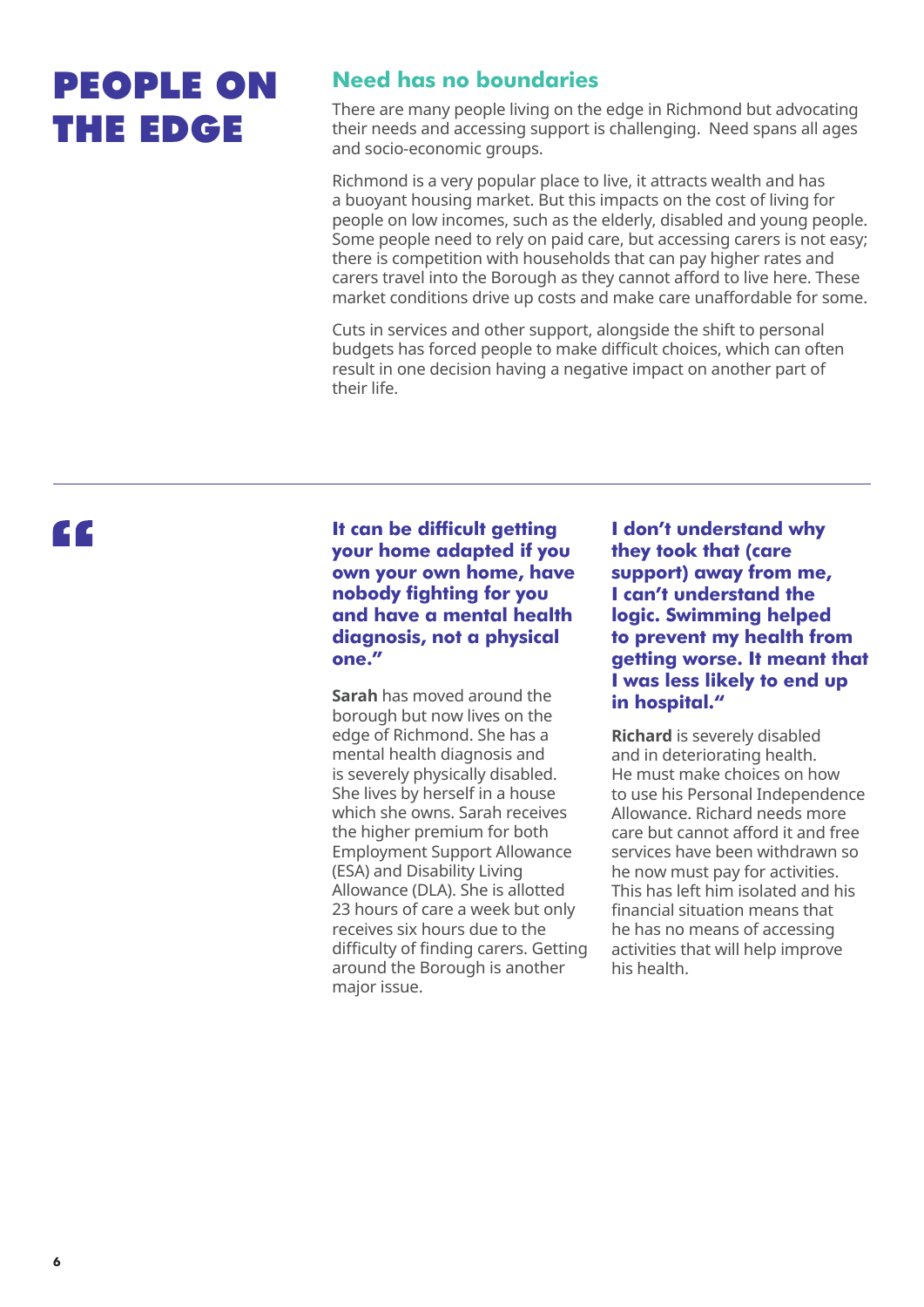#### **Not getting support when you need it**

Most of the organisations approached by researchers talked about how people are falling through the cracks of support even though they have a legal right to it.

Consultations revealed that this is affecting children and young people the most, particularly those with Special Educational Needs and young carers.

#### **Not ticking the box**

The move for public services to focus on those with the highest levels of need is leaving many that did not tick all the boxes with little or no support. Whilst this move is primarily about saving money in the short term, some felt this was just storing up problems for the person and greater costs to the public purse in the future. This was particularly highlighted for children and young people with a Special Education Need who struggle to receive help and could disengage from education because of their experiences.



**CC** 

**I have a girl who doesn't stereotypically fall under the spectrum of having autism...She disguises it well but she still really needs support."**

**Rebecca's daughter** was diagnosed with Special Educational Needs (SEN) over three years ago, but is still not receiving the support she needs at her mainstream nursery. The family are trying to get an Education Health and Community Plan (EHCP) for their daughter but are experiencing significant difficulties. Although there are organisations and volunteers who offer this support, it is in high demand and therefore difficult to access.

**We were lucky last year. The teacher was caring and really understood how to work with her. This year is different though. The teacher just thinks she's a troublemaker. It's not working as well."**

**Fiona's daughter** is not receiving the support she needs in mainstream school. She feels that this is predominantly due to the lack of understanding around how girls present Autism Spectrum Condition (ASC). The support that her daughter receives is dependent on the goodwill of her teacher and so is inconsistent. This is very stressful for Fiona. All she wants is for her daughter to be understood.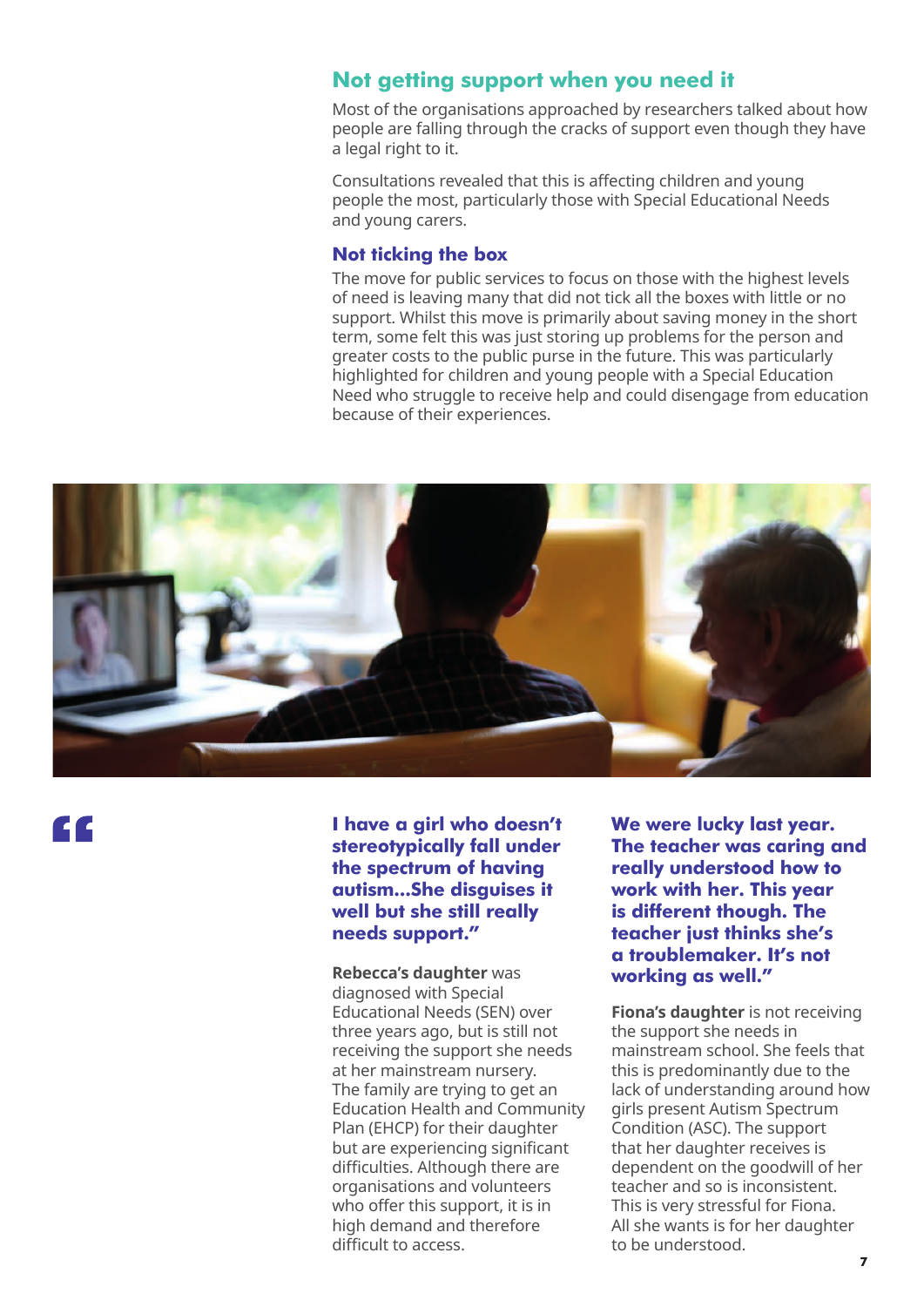#### **Fragmented Service Provision**

In some instances, services are only available to those who are in crisis situations and/or meet the highest eligibility criteria. They often focus solely on the primary problem presented. This leads to some people having to move from one service to another which can result in conflicting solutions and in some cases no help is offered at all.

In one example a homeless service user had complex needs. One provider would not offer help unless he had received prior support for his alcohol addiction as it would compromise his medication. The alcohol service would not offer help until he had received medication so that they could work with him effectively. This resulted in the person being left in limbo with his recovery compromised.

#### **Finding and navigating services**

Some people find navigating public services and support in Richmond a challenge. Many services are online. Some people lack the skills or do not have access to technology and therefore fall at the first hurdle.

Although many feel the Borough is information rich, some find it difficult to access the information they need. At other times information cannot be accessed when it is needed. Crisis does not follow 9-5 so many people have said how they have struggled to get support and information outside of office hours and at the weekend.

There are reports of duplication where services were being developed in isolation of existing support or where there was little on offer at times when people needed to be less isolated. Many feel there is a need for the voluntary and community sectors to connect and collaborate more. While a more integrated approach to service provision may be possible for larger organisations, smaller ones often do not have the capacity or human resources to become active partners in delivering a more integrated service to vulnerable people.

# **CC**

#### **I need to start focusing on weekends because they are the times when there are no groups on and I feel really alone and isolated."**

**Martha** lives alone in a social housing flat. She suffers from chronic back pain and has a borderline personality disorder which makes it very difficult for her to get out in Richmond. Weekends are very difficult for Martha because there is a lack of social activities for her to participate in. This is when she feels most isolated and alone.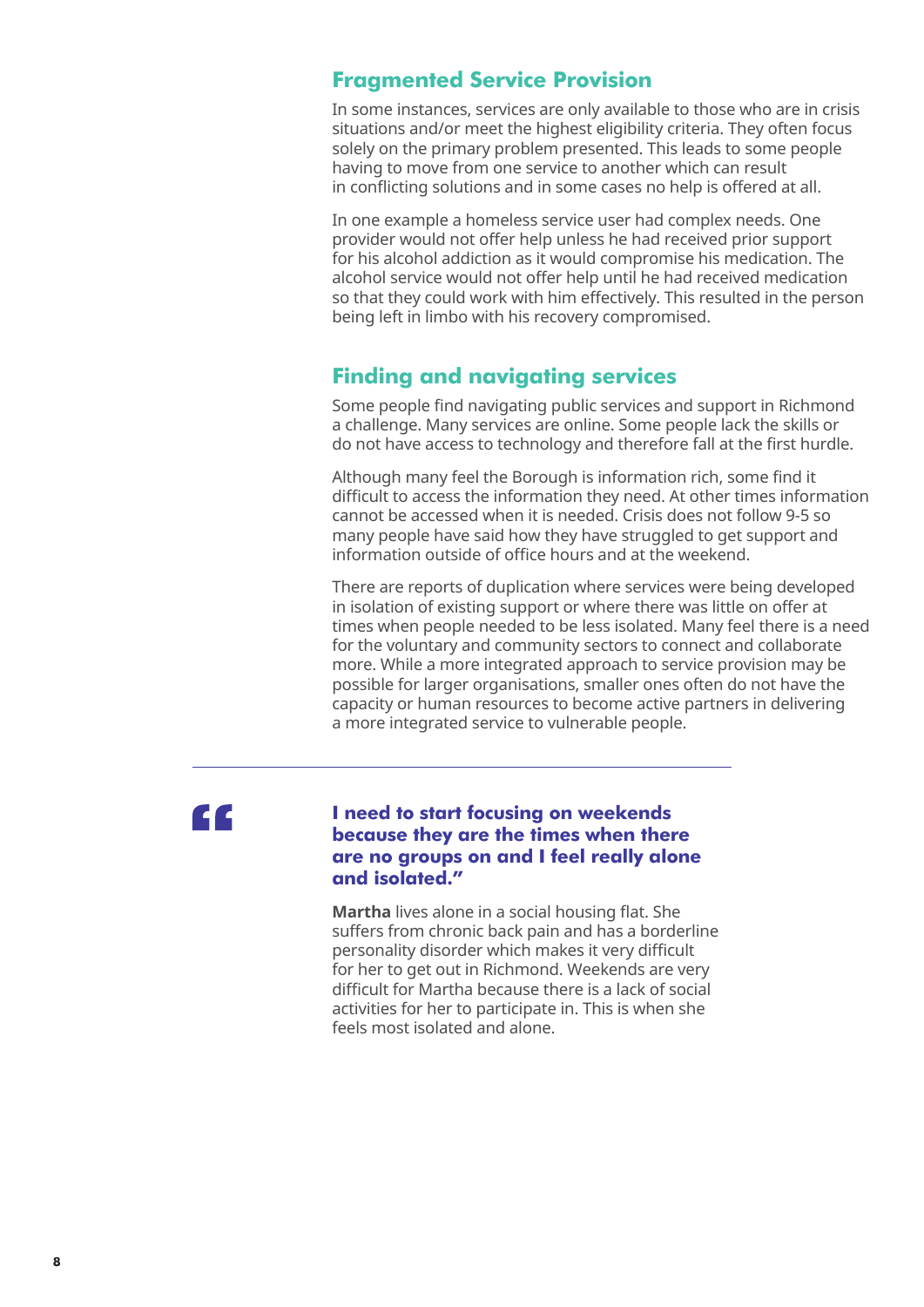#### **Focus on crisis not prevention**

Many commented that there is a consistent lack of preventative support to help people avoid getting into crisis. For example, despite being proactive about managing life changing conditions, people can face barriers when planning for their future.

# **CG**

**I'm trying to move before the MS gets that much worse so that when I move it won't affect me as much. I'm trying to be proactively helpful but the Council don't want to listen...they don't treat people as individuals because they can't afford to."**

**Isabel** has multiple sclerosis (MS). She was diagnosed in her mid-twenties and is now in her late forties. She lives in a private rented flat that is too expensive and will soon no longer be fit for purpose as her physical health deterioriates. She has been trying to move into a council property that is adapted to her physical needs but has been told that her condition is not severe enough, despite interventions from her GP. She is trying to be proactive in anticipation of her deteriorating health but services are not willing to provide preventative support.

#### **Transition is traumatic**

The lack of support when needed most is highly relevant to people in transition. Our consultation with both organisations and individuals revealed people who are managing complex lives and/or conditions and are experiencing a crisis, can feel overwhelmed and unable to cope – especially as they transition through services or a key life event.



**There have been times when I've felt if only I could go somewhere which isn't home where everything I can harm myself is. And I don't want to just sit in a public space when I'm feeling really bad mentally. It doesn't feel like there's anywhere safe that I can go to."**

**Danielle** is in her 30s and has several mental health conditions. She feels there is very little out of hours support for people, there is an NHS crisis phone line but you can only access if you are under the Mental Health Community Team. This means that people who have been discharged or have not needed help before cannot access support. Danielle is about to be discharged and worries she will no longer be able to access this support.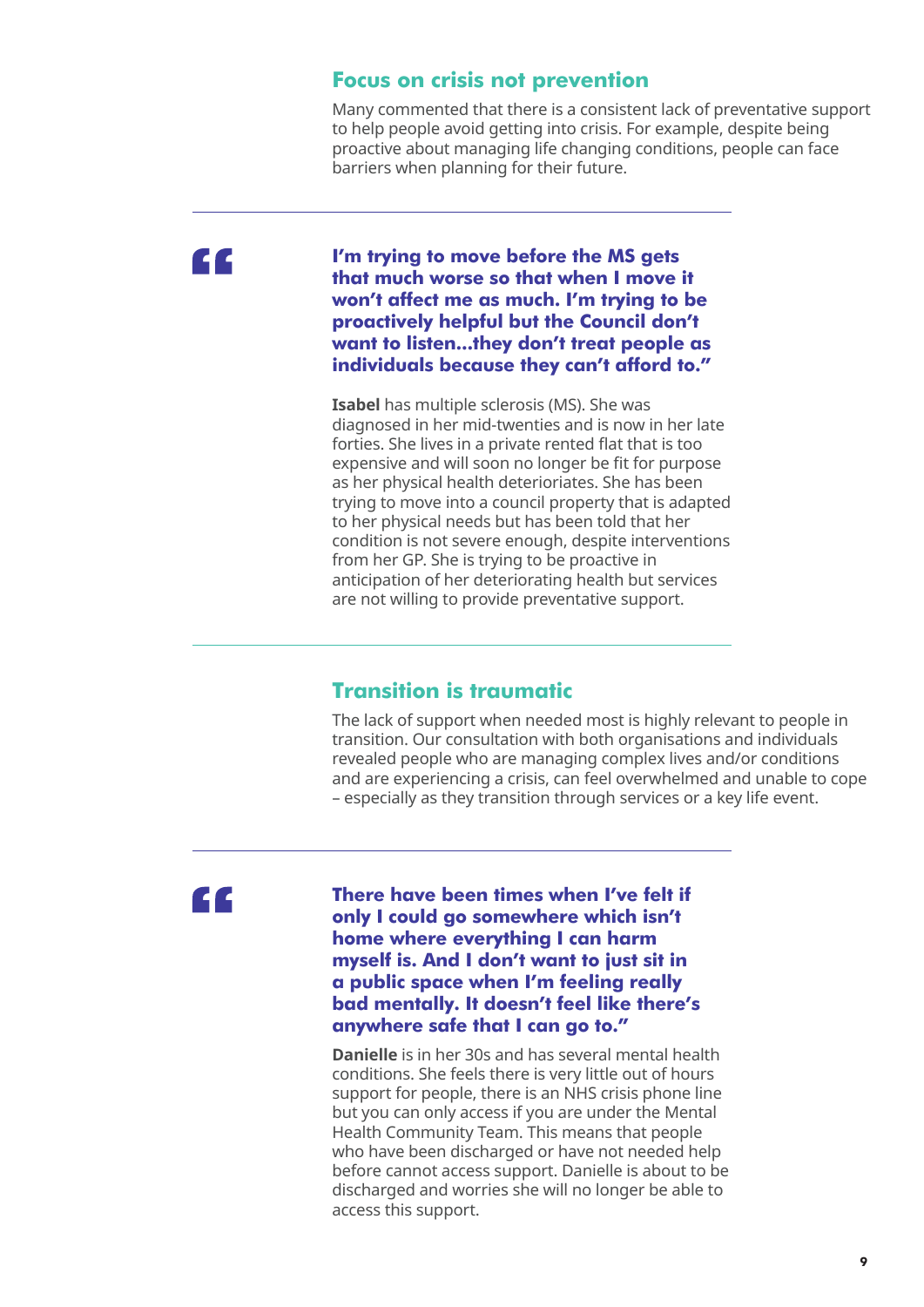

# DISABILITY

Richmond has a relatively high number of residents with a physical disability. Nearly one in every five households contain someone that lives with a long-term health condition or disability. Richmond also has the highest proportion of people aged over 75 in Greater London and there is predicted to be a large rise in the number of people with dementia and older people with mobility problems **1** (see Appendix 2).

People feel the information available can be overwhelming, making it difficult to access when they most need it. Keeping on top of the information about service provision is a challenge, even for support workers.

People told us that their disability will dictate what they can or cannot do, leaving them feeling isolated and lonely.

Some disabled respondents spoke of their fear of benefit cuts and the changes to personal budgets. Some have experienced hate crime and been called benefit scroungers in the streets. Others struggle to find transport when it is necessary. The challenge for many disabled people is that they are managing complex lives, their disability being just one of several issues they need to cope with.



**of households in Richmond contain at least one person with a long-term disability or health condition.**

*Knowing our Borough 2015/16, London Borough of Richmond Upon Thames*



**I don't mix with people because I don't know how to talk to people. I keep to myself because I build a wall around myself... I don't talk to anybody because I don't know how to keep that wheel going."**

Martin is severely dyslexic and has social communication issues. He is in his fifties but is unable to read and write. He is dependent on other people to fill in forms for him and read his letters. Martin is unemployed and unable to find work so he spends most of his time at home by himself. Martin is very lonely.

**People won't stop and help me, they all push and shove. They just think I'm being lazy, they don't get that I'd do anything to be able to have my legs back."**

Ian is a double amputee who has lived in Richmond since he was born. He is in his late fifties and lives alone without any carers in a housing association flat. Ian finds it difficult to get around the borough. Although he has prosthetic limbs, he finds it very challenging to go out without his wheelchair. He sometimes gets the bus but does not like taking the wheelchair on public transport.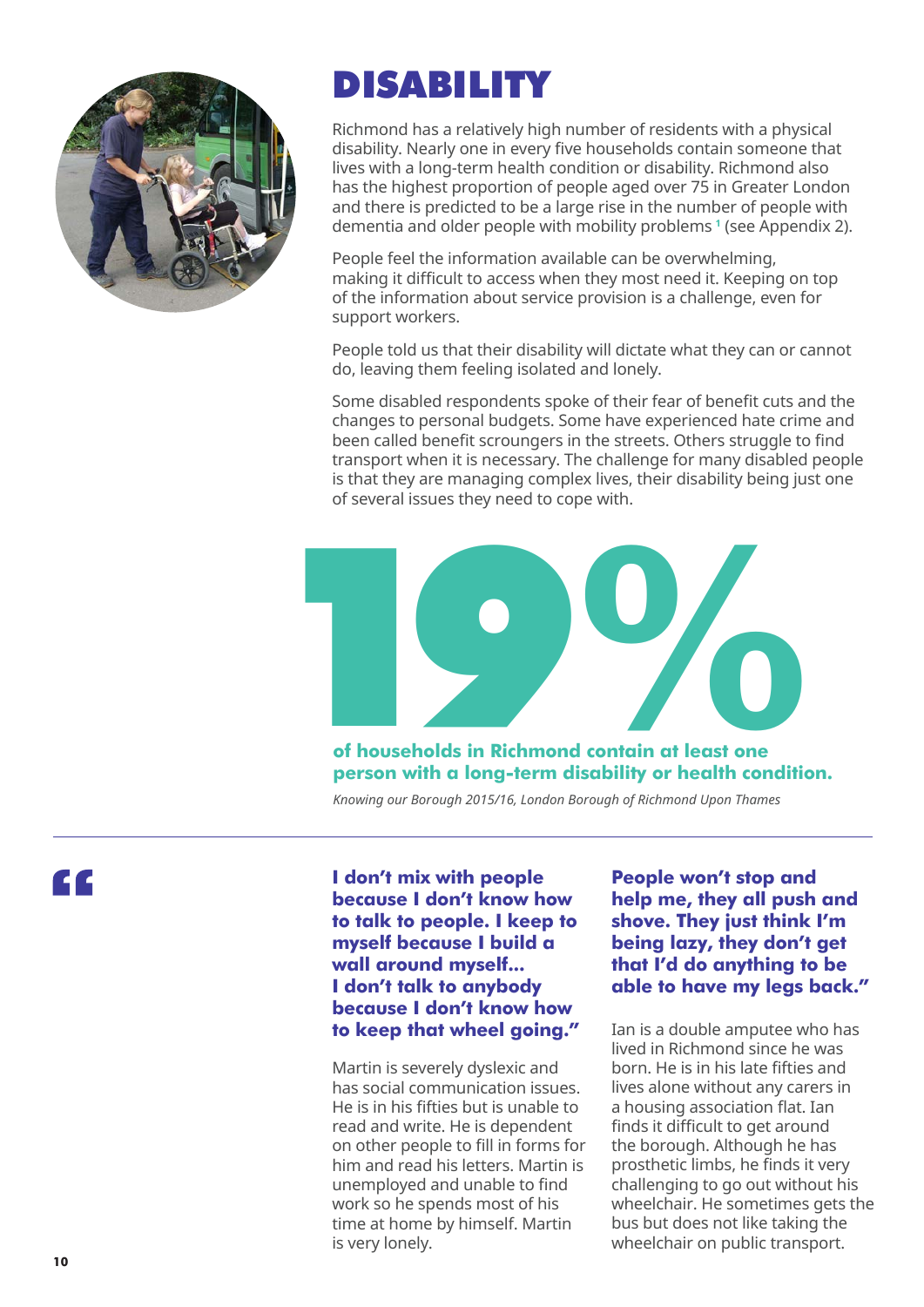# MENTAL HEALTH

Being able to cope with life and its challenges is a struggle for many people and can lead to mental health problems. Much additional stress and anxiety arises when trying to get someone to listen and get help in the first place. It is also about feeling isolated and unable to cope when trying to get support for a family member.

There is a positive correlation between alcohol misuse and mental health issues: people who experience anxiety or depression are twice as likely to be heavy or problem drinkers. In Richmond 38,000 adults drink alcohol at increasing or higher risk levels, the 10th highest in the country.

Poor mental health can have knock-on effects on all aspects of someone's life. For example, it can lead to worse outcomes in terms of their physical health, educational performance and employability. It ultimately affects people's resilience and their ability to cope with everyday life. The increasing prevalence and severity of mental health issues in Richmond is key to understanding why need in the borough is particularly marked.

**The number of residents in Richmond predicted to have a mental health condition by 2019. <sup>2</sup>**



of working age adults receiving mental health services in Richmond are in paid employment and the employment rate of those with a long-term health condition is 3.4% lower than the overall employment rate.

*Richmond JSNA 2016/2017*

## Only 8.6% Almost a third

of 16-19 year olds in Richmond have some form of mental health issue, with neurotic and mixed anxiety depression being the most prevalent. There were 107 hospital admissions among young people aged 10 to 24 as a result of self-harm in Richmond during 2013/14. This a notable increase from 2012/13 when there were 73 hospital admissions but follows the national trend of increasing admissions.

*Richmond Child Mental Health Needs Assessment 2012*

## 1,700

people with a severe mental health illness in Richmond.

### 2,000

people are in contact with special mental health services.

Both sourced from *Joint Community Access Strategy: Prevention through community enablement. LBRuT and Richmond CCG*

**CC** 

**I don't have many friends. I know some other mums but they don't understand my situation. It's like living in a parallel world. I briefly encounter the normal world but I don't belong."**

Parent of a child with special educational needs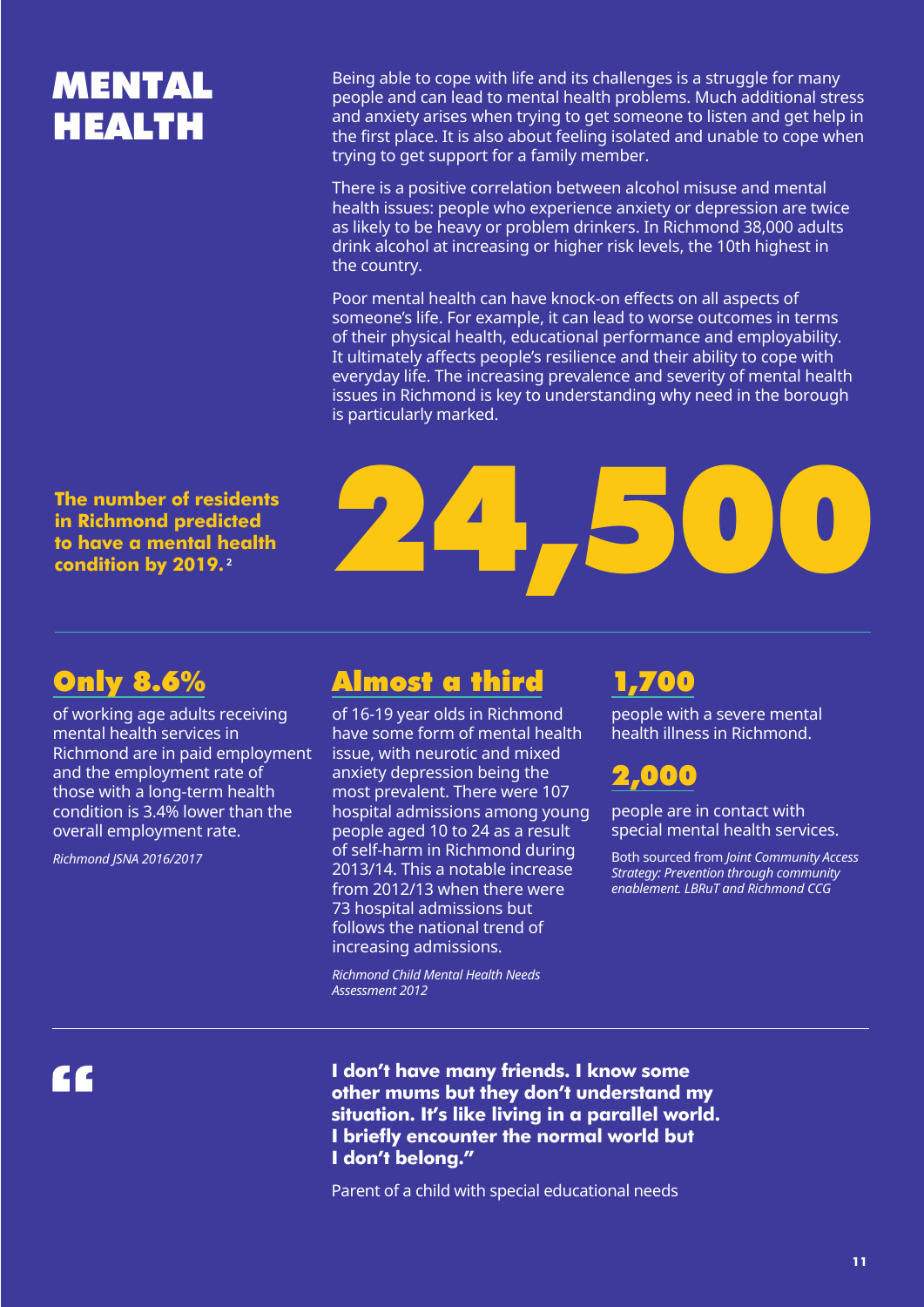

Carers are at risk of loneliness and isolation. Almost half of carers who responded to the Carers Survey 2016 by Richmond Council suggested that the persown they care for has mental health issues; almost a third specified a long-term health condition or frailty and over a fifth mentioned a physical disability.**<sup>3</sup>**

Carers have difficulty themselves, often having their own health issues but not the time to deal with them. For many their life revolves around providing care for a loved one.

Accessing support from peers was a universal need for people experiencing some form of crisis. Many felt that if you had been through the same situation you would be able to navigate the system better. Just having an appreciation of the challenges through a lived experience can provide the help and reassurance people need. It also helps to build up networks and reduce isolation. This feeling was particularly prevalent among parents whose children had special needs, often before diagnosis or when they needed support or advice.



CC

**Mike is my shadow, he follows me and I cannot leave him. We wake up together, eat together and go to bed together. My life revolves around supporting him and his needs. If I get a break, I make the most of it."**

Brenda and Mike are in their seventies and have lived in Richmond for over 30 years. They do not have family nearby but have a wide social circle and have enjoyed a happy and prosperous life. Mike was diagnosed with early dementia several years ago and his illness has got progressively worse. Brenda is a full-time carer and Mike attends day care several days a week.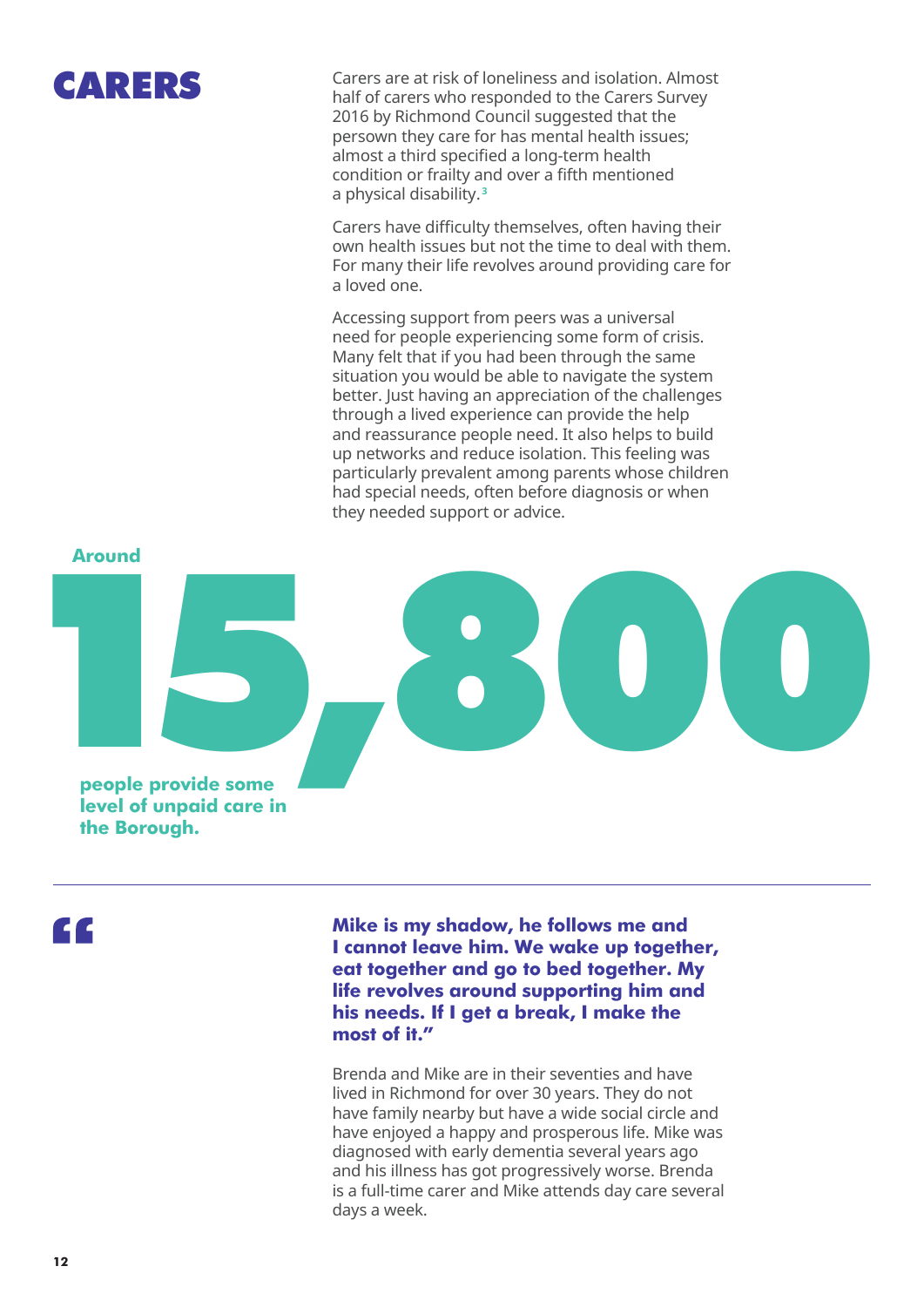

Rabert On

*2011 Census*

2,381

Me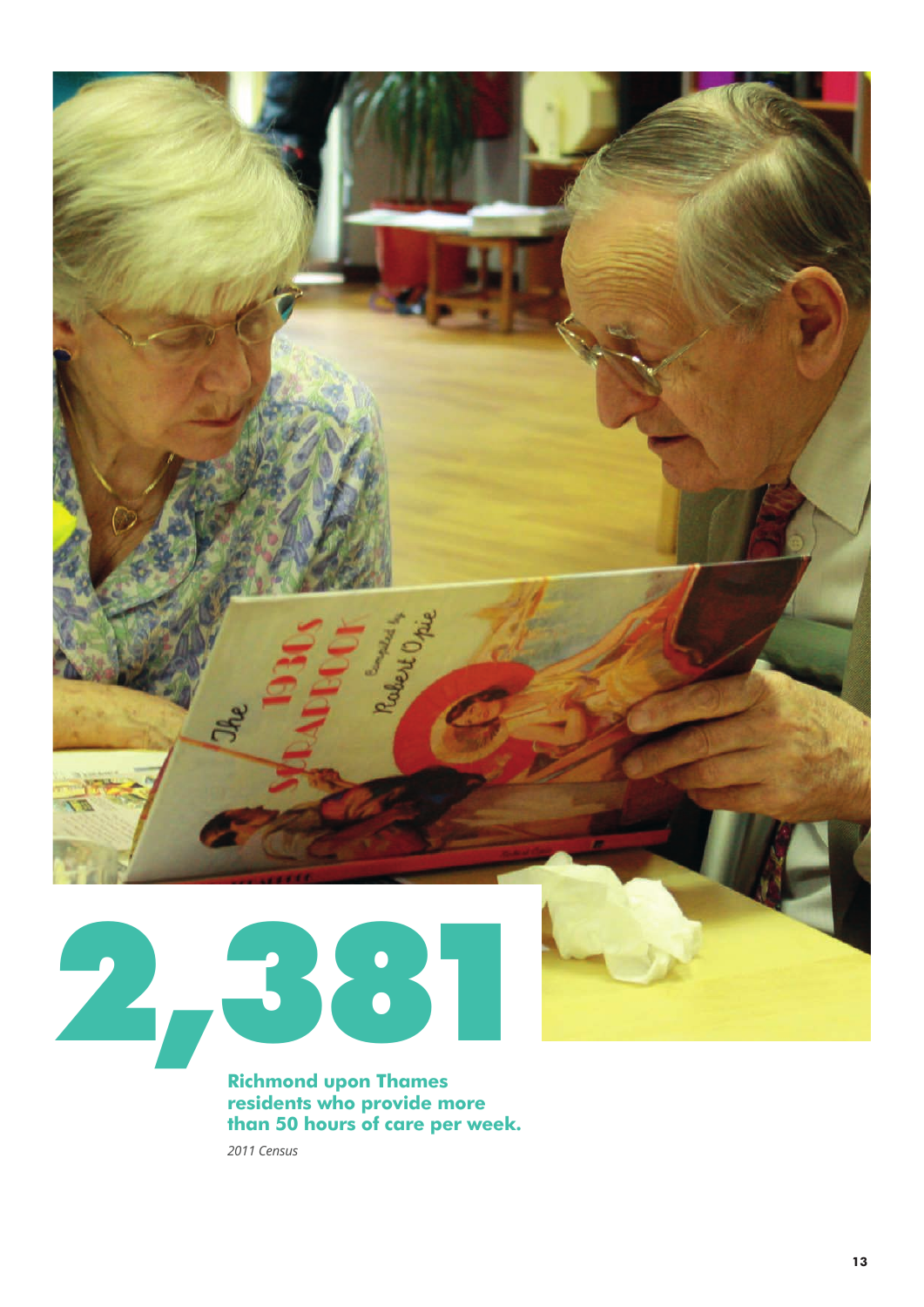# CHILDREN & YOUNG PEOPLE

#### **Risky Behaviour**

Richmond has the 10th highest percentage of 15 year olds engaging in 3 or more risky behaviours in the country (21.5%). **<sup>4</sup>**

### **1. Smoking**

Prevalence is higher in 15 year olds, at 14.3%, which is more than twice the London average (6.1%) and 36% of 15 year-olds have tried smoking, the highest rate in England. **<sup>5</sup>**

### **2. Drinking**

15 year olds in Richmond drink more regularly than in any other London borough – 9% are regular drinkers and 25% reported being drunk in the previous 4 weeks. **<sup>6</sup>**

### **3. Cannabis**

Nearly one in five (19%) 15 year olds in Richmond report having tried cannabis, the highest proportion in London, and third highest in the country (London and England averages 11%). **<sup>7</sup>**

Richmond is ranked 6th worst out of 32 London Boroughs for low GCSE attainment of free school meal pupils.

London Poverty Profile – Overview of London Boroughs. Updated 23 September 2016.

#### **Educational attainment**

There is wide variation between schools in the numbers of children eligible for free school meals and also a gap in educational attainment with a rate of 62% of under attainment among children receiving free school meals at GCSE level. **<sup>8</sup>**

#### **Wellbeing**

Wellbeing (good social, emotional, and psychological health) is associated with healthy behaviours, positive mental health, and educational attainment. Richmond 15 year-olds reported wellbeing scores below the London average, and 55% report having been bullied in the previous 2 months; the highest proportion in London. **<sup>9</sup>**

#### **Mental health**

The most frequent mental health problems in the teenage years include anxiety and depression, eating disorders, conduct disorder (serious antisocial behaviour), attention deficit and hyperactivity disorders (ADHD) and self-harm. In 2014/15, there were 71 hospital admissions as a result of self-harm in those aged 10-24 years, which equates to the 4th highest rate in London. **<sup>10</sup>**

#### **Sexual health**

In Richmond, over a third (37%) of new acute sexually transmitted infection (STI) diagnoses are among those aged 15-24 (similar to London). **<sup>11</sup>**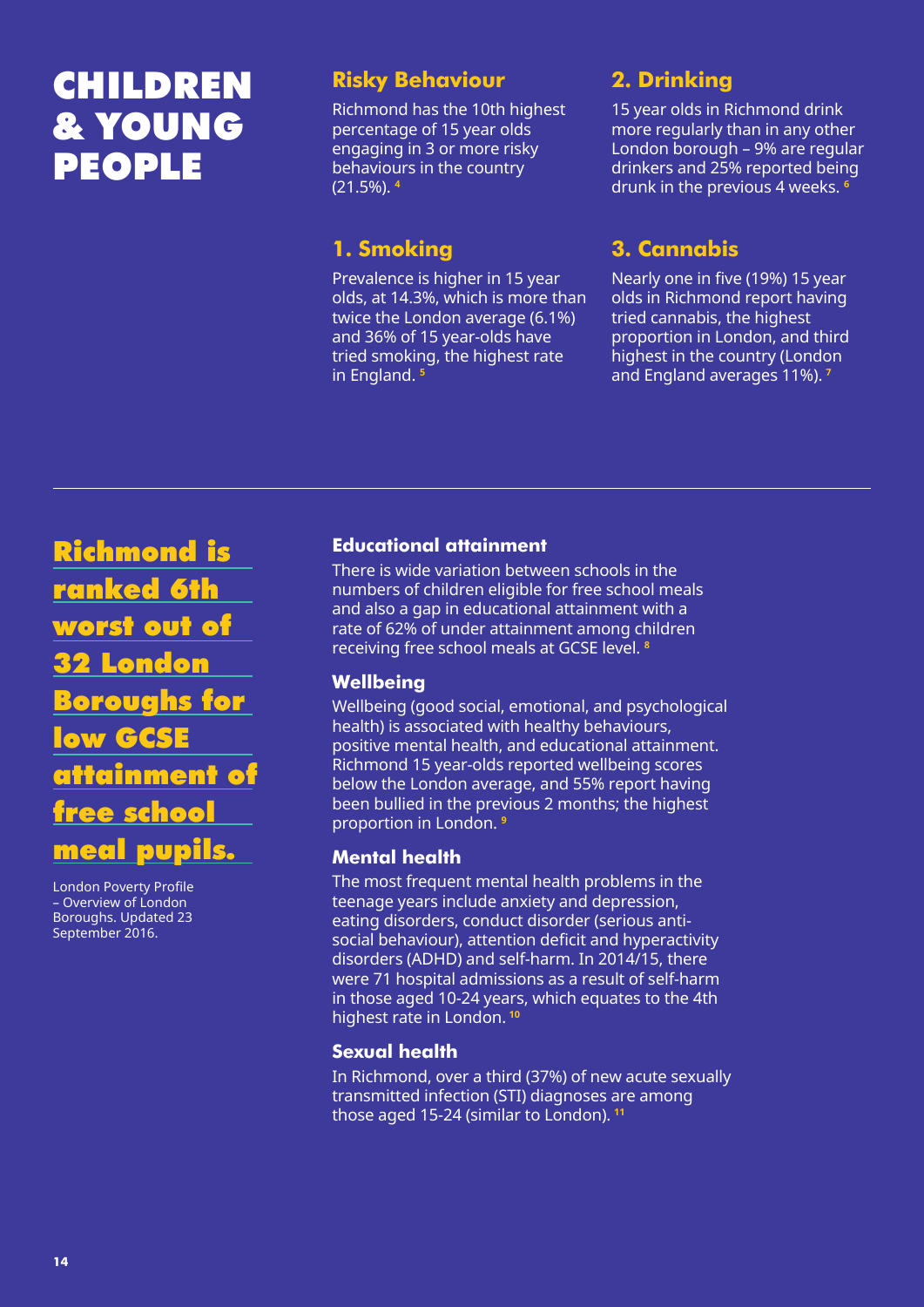

# HOMELESSNESS & INDEBTEDNESS

#### **The rate of family homelessness in Richmond (2.1 per 1,000 households) falls between the rates for England (1.8 per 1,000) and London (3.9 per 1,000).<sup>12</sup>**

While the property market is working well in Richmond for some owners and landlords it is also making life very difficult for others. Ending a tenancy from the private rented sector is the most common reason for homelessness in Richmond (41% of acceptances).**<sup>13</sup>**

Citizens Advice Richmond reported that they are seeing greater numbers of people that have priority debt (rent, mortgage, council tax) and are falling into arrears which leads to eviction. 17,000 households in the borough are over indebted.**<sup>14</sup>**

People who have been placed in temporary accommodation outside the Borough face particular challenges. Some families struggle to manage in housing with multiple occupancy and travelling back to the Borough to maintain their children's place in a school. Some have been doing this for two years. Often their tenancy had broken down because of a relationship breakdown, so coping in a different area, with children and unsuitable accommodation was creating great stress for the parent.

Debt, rent arrears or fear by landlords of arrears are a root cause of homelessness. People do not choose to become homeless, a change in circumstances or life event can easily lead to these circumstances.



**people were registered as homeless in 2015/16 of which 72% have a connection to the Borough**

*G L Hearn (2016) Strategic Market Assessment*

**I wasn't long term homeless, I got kicked out my home, I panicked, didn't know what to do, I asked for help I couldn't find help. People that are homeless already would have heard or known about these things, I didn't have a clue what to do."** 

Rachael is in her late forties and has lived in Richmond since she was a young child and raised her family here. She came home one evening to find that she was being evicted and spent six nights on the street before getting help. Her eviction was a result of the arrears accrued on her tenancy (c£1,000) and were down to an administrative error the Department of Work and Pensions had made on her Tax Credits. Rachael has had a difficult time coming to terms with the loss of her home and security and having to start her life over again.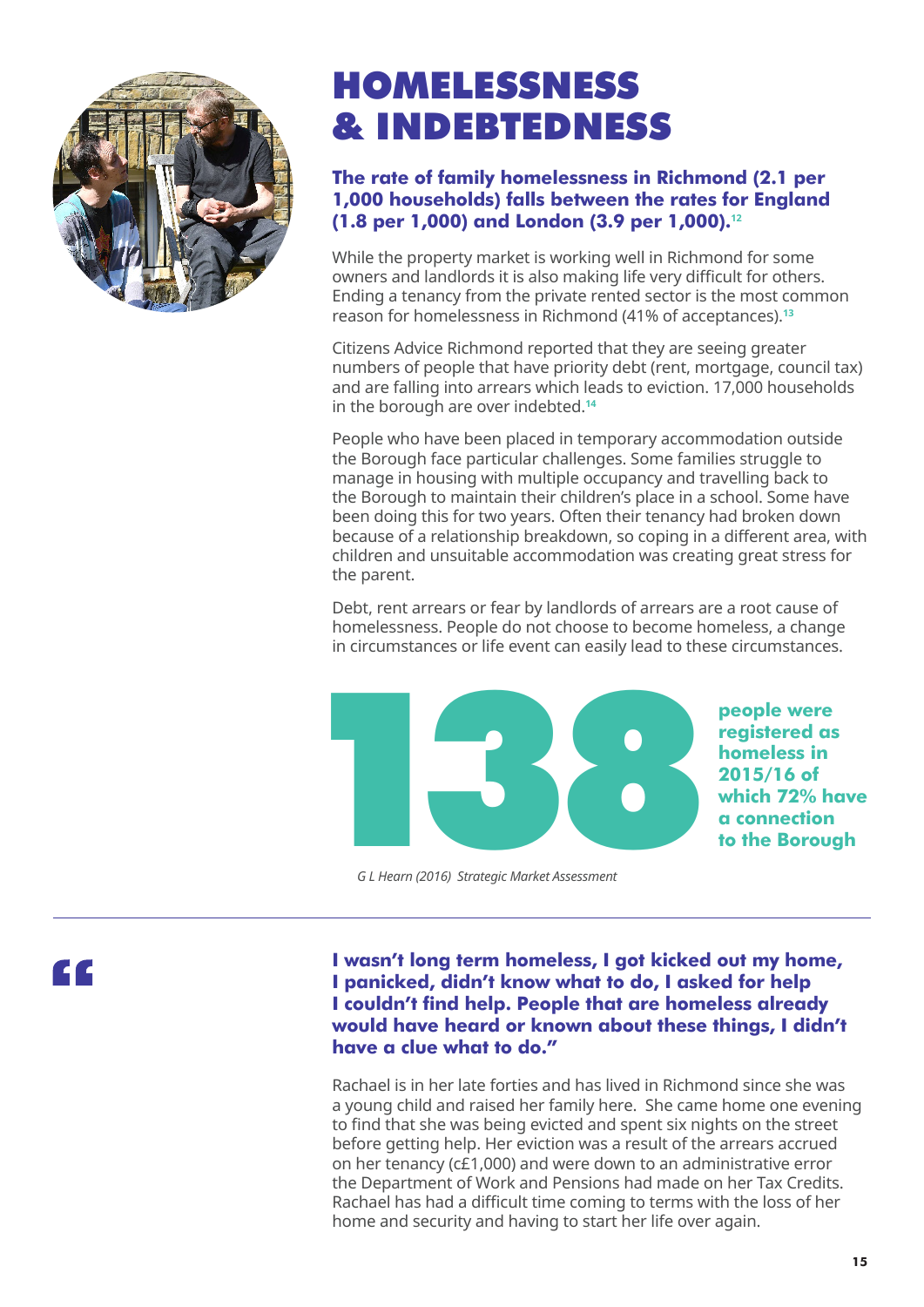# OLDER PEOPLE

The population of Richmond is ageing; the number of people aged 65 or over is projected to increase by almost 60% in the next 20 years (from 28,900 in 2015 to 46,000 in 2035),**15** three times the growth of the overall population, and with this comes the challenge of caring for increasing numbers of people living with multiple long-term conditions.



#### People aged 65+

make up 14% of the total population of Richmond. This is predicted to rise to 18% by 2035. In contrast, people aged 65+ currently make up only 9% of the total population of Wandsworth.**<sup>23</sup>**

#### People aged 75+

make up 7% of the total population of Richmond. This is in contrast to Wandsworth where people aged 75+ currently make up only 4% of the total population.**<sup>24</sup>**

#### People aged 85+

make up 2% of the total population of Richmond. In Wandsworth, people aged 85+ currently make up only 1% of the total population.**<sup>25</sup>**

Nearly one in three people registered with a GP in Richmond has one or more long-term conditions and nearly one in ten has three or more.**16** The number of people with three or more long-term conditions increases from 4% in people under the age of 65 to 44% in those over the age of 65.**17** There is a clear need for integrated care of multiple conditions within the health and social care system.

People with disabilities are more likely to suffer a range of barriers and are at higher risk of other health problems. 21,447 (12%) people report that they have some form of disability or health problem that affects their day-to-day activities – 2,774 (79%) in people aged 85 and over.**<sup>18</sup>**

It is estimated almost half of people aged over 75 in Richmond live alone (6,492 people).**19** A survey found that less than half of adult social care users feel they have as much social contact as they would like. Feeling isolated and lonely has a profound negative effect on health.

It is estimated that 1,942 Richmond residents have dementia. Around 65.9% of these have received a formal diagnosis, which remains slightly below the national target of 67%.**20** Only 75.5% of people with dementia have had a face to-face care review in the past 12 months, which is lower than the London and England averages (77.9% and 77.0%, respectively).**21** Co-morbidity is high, with 70% of people with dementia having three or more other long term conditions.**<sup>22</sup>**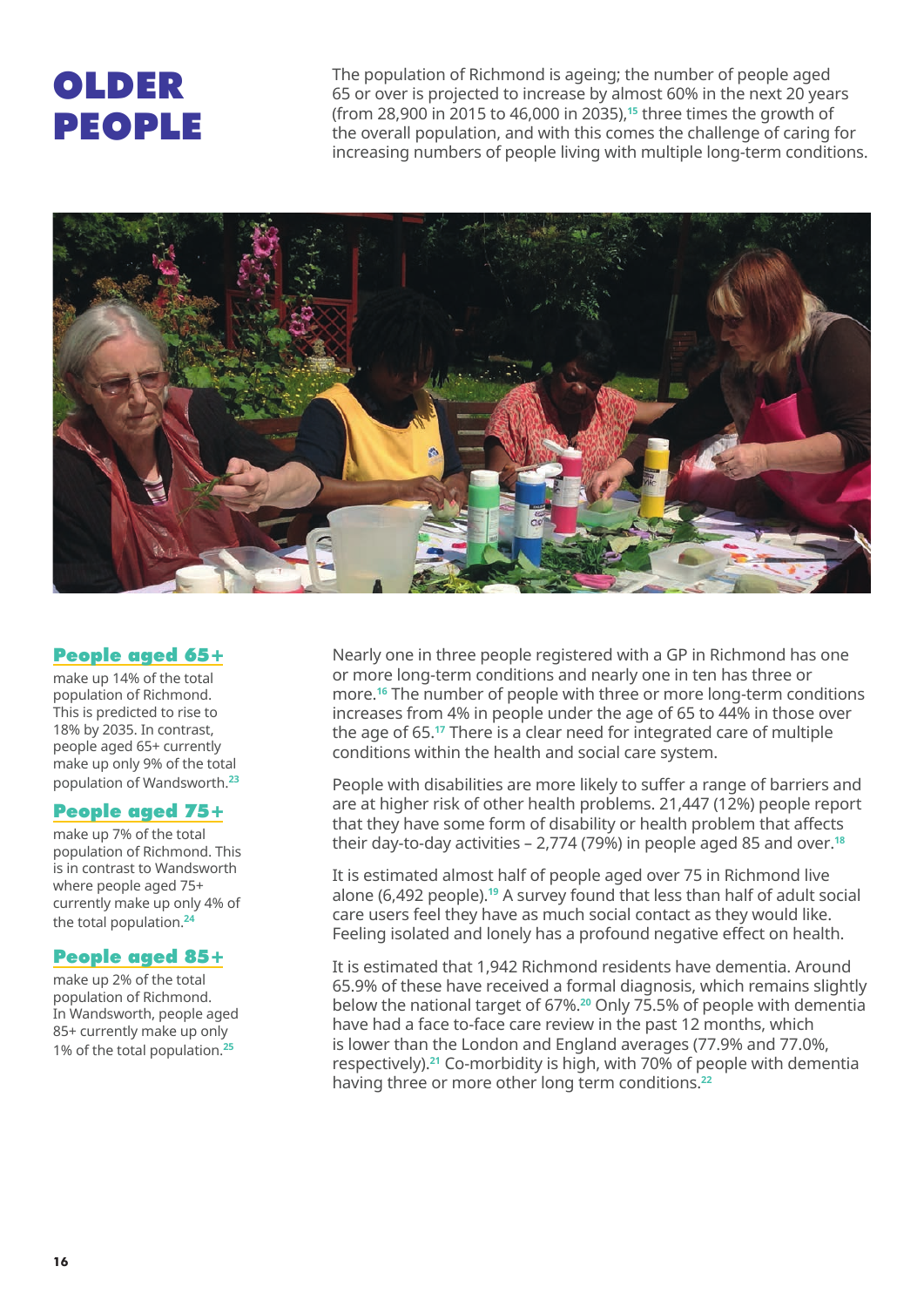# PROMOTING RESILIENCE & SOCIAL INCLUSION

In many conversations with workers and people, being able to cope with life and its challenges was creating mental health problems.

Much of this was additional stress and anxiety in trying to get someone to listen and get help in the first place. It was also about feeling isolated and unable to cope if you were trying to get support for a family member.

### **Social Inclusion**

Effective strategies promoting social inclusion are required. These, ideally, will enable individuals to experience personally meaningful lives, be able to make informed choices, and contribute to their community in ways that are valued. Social inclusion initiatives should focus on the most disadvantaged; people with multiple, complex and interrelated problems. For a large percentage of families currently dependent on benefits and lacking work, social inclusion initiatives will work to reduce inter-generational cycles of disadvantage, tackle social inequalities and reduce poverty.

### **Peer Support**

Accessing support from peers was a universal need for people experiencing some form of crisis. Many felt that if you had been through the same situation you would be able to navigate the system better. Just having an appreciation of the challenges through a lived experience can provide the help and reassurance people need. It also helps to build up networks and reduce isolation. This feeling was particularly prevalent for parents whose children had special needs, often before diagnosis or when they needed support or advice for getting an EHCP.

Peer support to help build resilience is critical across the spectrum of need.

**CC** 

**When I first went to a peer support group I was feeling very isolated. It helped me to be around people again, particularly people who you have a mutual understanding with."**

The key issue for Danielle is the lack of ongoing support that is preventative rather than simply reactive. Danielle has a borderline personality disorder (BPD), anxiety and depression and feels that there is a lack of out of hours support to help her avoid going into a crisis-situation and being unable to cope.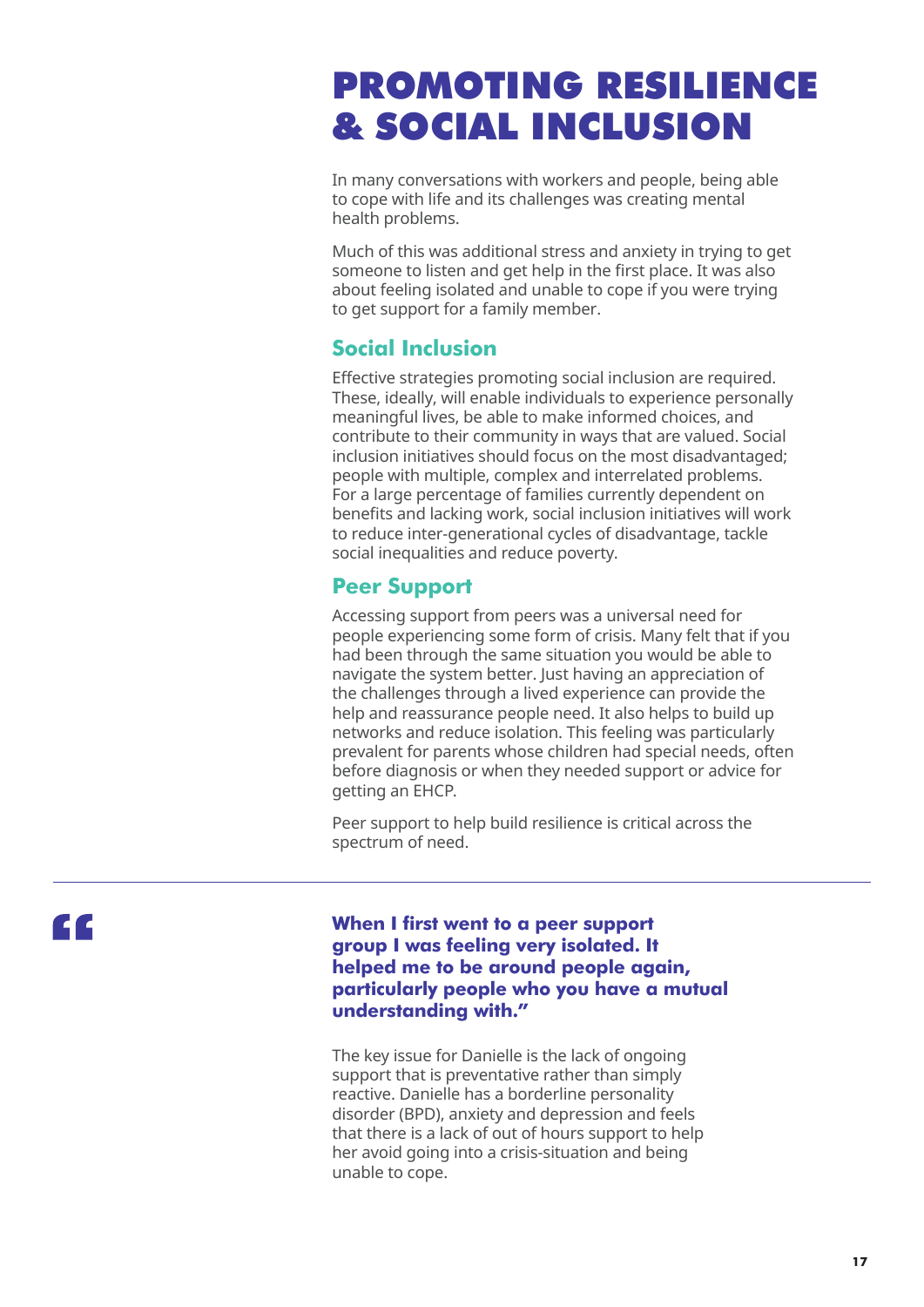# ORGANISATIONS ON THE EDGE

#### **Need versus deprivation**

Richmond is perceived to be an affluent Borough. It scores low in terms of deprivation measures. Those in need often rely on local organisations. The challenge facing these local organisations is how to persuade external funders of the need for support for vulnerable people in the Borough. Richmond receives less central government support and some funders will not invest in the Borough as the Indices of Multiple Deprivation are used to prioritise their grant-making. The polarisation between disadvantage and wealth in the Borough is becoming greater.

**CC** 

**We applied to a funder...(our) project matched their criteria perfectly. We were swiftly turned down so I called them for feedback. They said the project application was very good but they were using the Borough-wide indices of deprivation to prioritise projects as they were having so many applications for this type of project. It is therefore unlikely they will be funding any Richmond projects. It is likely that with increased pressure for funding more London based grant giving organisations will continue to prioritise other boroughs."**

From an application for funding from RLPC

#### **Adapting to change**

Richmond prides itself on its voluntary and community sector. Many organisations are facing change. Reliance on funding from RPLC and HFAC to date has enabled many to survive, but as demand increases some funders will face difficult decisions on what and who to fund.

**CC** 

**As a local funder who has supported us for many years the relationship is closer than other funders. Working in an area with relatively low deprivation and, therefore, not being able to apply to a lot of trusts and foundations, without the support of HFAC following the recession we may not have been able to survive or at least would have had to drastically cut our services."**

40%

Organisations that are less than 10 years old rely on up to 40% of their funding from HFAC and RPLC.**<sup>26</sup>**

Survey respondent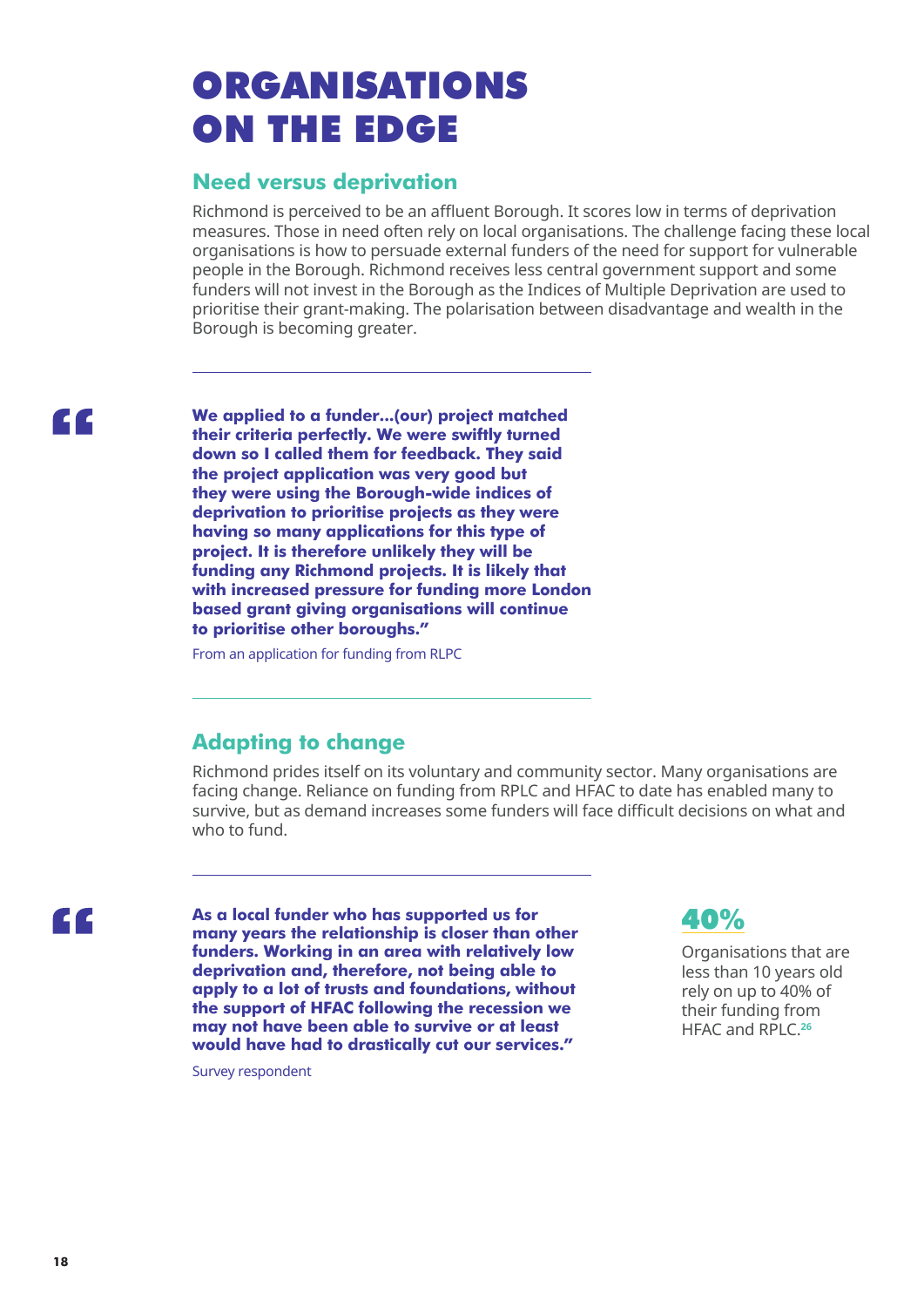

#### **Uncertain futures**

Several local charities and voluntary organisations expressed concerns about their future ability to serve people in Richmond - at least four think they will not survive in 2017. However, others may also be vulnerable. This figure will increase as further cuts are made and alternative resources become scarcer.

Although there is some optimism for the future, several organisations are expecting to see a significant decrease in their income as services are shared and commissioned across boroughs to save money. The greatest danger is that the needs of Richmond people become masked even further if reduced investment has to be spread amongst a larger client group and across a wider area.

Reasons for decrease in income include:

**Reduction in investment by local authorities;** 

**Increased competition for grants more broadly;** 

**Cultural shift in expecting local residents to pay for services if they can/self-help;**

**Joint working/shared staffing arrangement in Richmond and Wandsworth boroughs – need to make significant savings."** 

Survey responses.

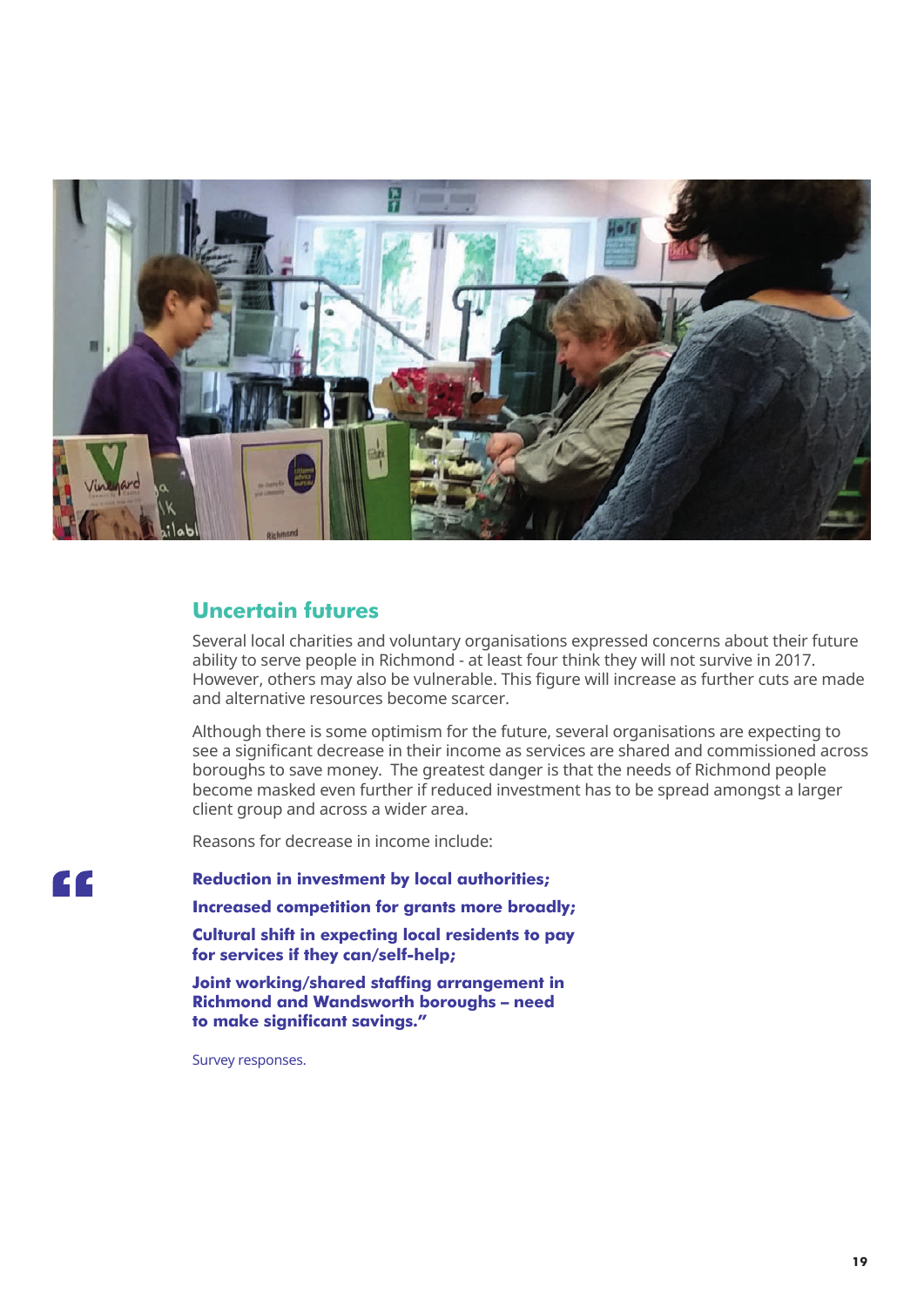#### **The need for tailored support**

Many smaller organisations do not have the time or resources to network and explore opportunities to work with others or access support on offer. Many are struggling to survive and working with minimal staff and volunteers. Organisations need help with developing sustainable income streams, fundraising, marketing and promotion but much of what is available is not tailored to meet their needs.

#### **Prioritisation of support needs for organisations funded by HFAC and RPLC**

| <b>Community rights</b>                                            |  |  |  |  |  |  |  |  |
|--------------------------------------------------------------------|--|--|--|--|--|--|--|--|
| Support to be ready to deliver contracts / services                |  |  |  |  |  |  |  |  |
| <b>Governance including legal structures and responsibilities</b>  |  |  |  |  |  |  |  |  |
| <b>Managing community buildings and maximising revenue</b>         |  |  |  |  |  |  |  |  |
| Help to access and manage social investment                        |  |  |  |  |  |  |  |  |
| <b>Bid, proposal and tender writing skills</b>                     |  |  |  |  |  |  |  |  |
| <b>Other - please specify</b>                                      |  |  |  |  |  |  |  |  |
| <b>Evaluation and monitoring</b>                                   |  |  |  |  |  |  |  |  |
| Developing management and trustee skills                           |  |  |  |  |  |  |  |  |
| <b>Measuring and promoting your impact</b>                         |  |  |  |  |  |  |  |  |
| New ways of designing and delivering services with service users   |  |  |  |  |  |  |  |  |
| Volunteer recruitment, management and development                  |  |  |  |  |  |  |  |  |
| Linking up with others to develop partnerships / consortia         |  |  |  |  |  |  |  |  |
| <b>Marketing and promotion of your organisation</b>                |  |  |  |  |  |  |  |  |
| <b>Fundraising from private donors / business</b>                  |  |  |  |  |  |  |  |  |
| <b>Developing sustainable income streams</b>                       |  |  |  |  |  |  |  |  |
| 15<br>40<br>5<br>10<br>20<br>25<br>30<br>35<br>45<br>50<br>55<br>0 |  |  |  |  |  |  |  |  |
| Number of organisations                                            |  |  |  |  |  |  |  |  |

#### **Future prospects**

| Confident of sustainability, will be here in 2020 |                |                 |    |    |    |    |    |    |    |    |    |
|---------------------------------------------------|----------------|-----------------|----|----|----|----|----|----|----|----|----|
| Not sustainable but have plans in place           |                |                 |    |    |    |    |    |    |    |    |    |
| OK but possibly for only two more years           |                |                 |    |    |    |    |    |    |    |    |    |
| Might not be sustainable after 12 months          |                |                 |    |    |    |    |    |    |    |    |    |
| $\overline{0}$                                    | 5 <sup>1</sup> | 10 <sup>°</sup> | 15 | 20 | 25 | 30 | 35 | 40 | 45 | 50 | 55 |

Number of organisations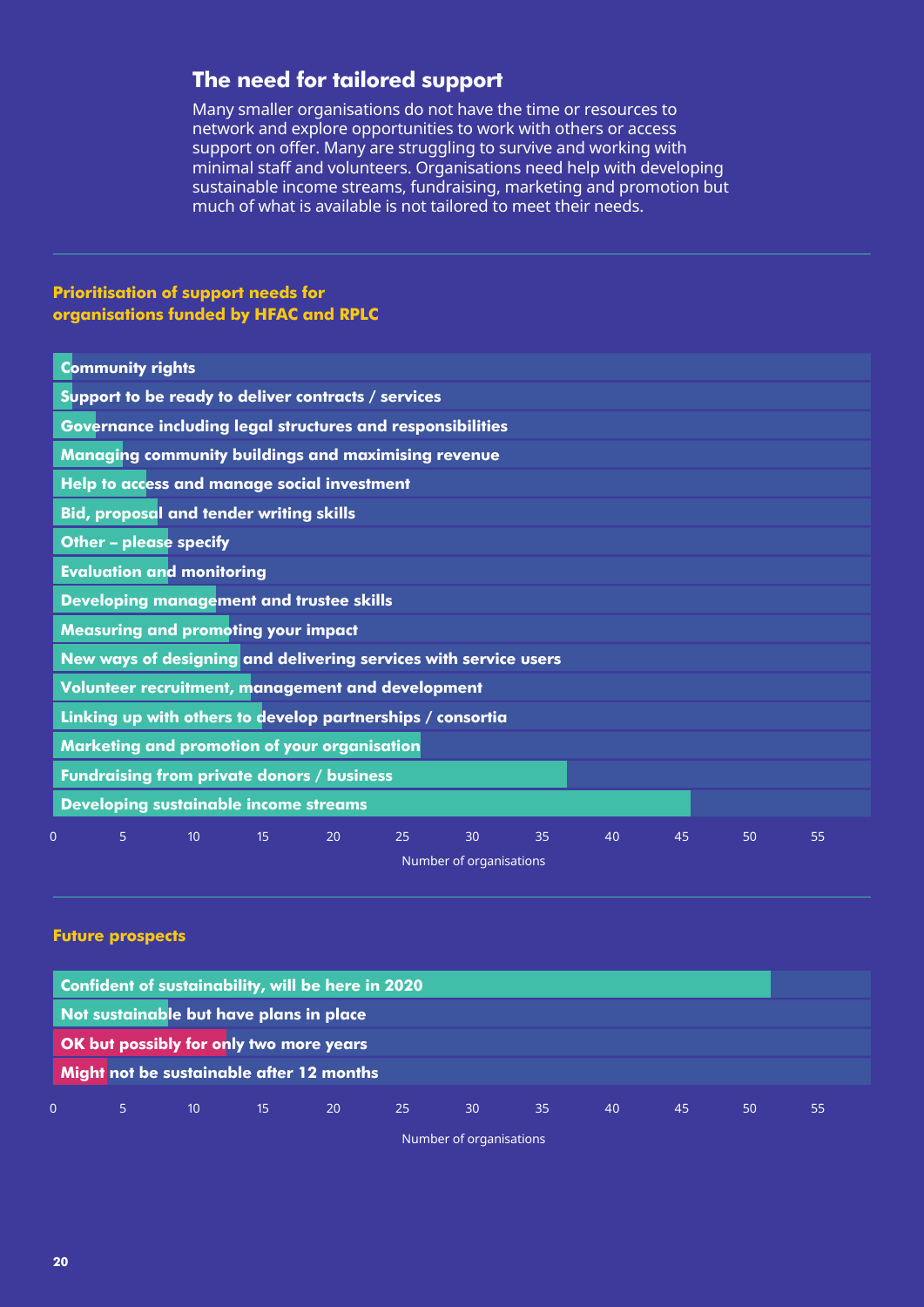# LOCAL FUNDERS

### **Demand on funding is increasing**

HFAC and RPLC invest in organisations and people through grants and the provision of charitable housing. 33 organisations are funded by both charities. Applications for funding, housing and other charitable support is increasing year on year. Both HFAC and RPLC are permanently endowed charities and their Trustees have a responsibility to ensure that assets can be used not only for the needy of today but also for future generations. There are therefore limitations on the funds available in any given year.

Participants in this research valued the help the funding charities in Richmond offer to multiple service users and organisations across the Borough.

Both local funding charities acknowledge that if the status quo is maintained demand will exceed resource and the time will soon come when some good local organisations may not have sufficient funds to continue working in the Borough.

It is hoped that this report will encourage the local communities in the Borough to work together to increase local capacity to support the vulnerable in Richmond.

#### **Combined Grant Funding 2013–2016**

|             | <b>HFAC</b> |       |             | <b>RPLC</b> |             |       |       |       |       |       | 2013 |
|-------------|-------------|-------|-------------|-------------|-------------|-------|-------|-------|-------|-------|------|
| <b>HFAC</b> |             |       | <b>RPLC</b> |             |             |       |       |       |       |       |      |
|             | <b>HFAC</b> |       |             | <b>RPLC</b> |             |       |       |       |       |       | 2015 |
|             | <b>HFAC</b> |       |             |             | <b>RPLC</b> |       |       |       |       |       |      |
| £0          | £0.5m       | £1.0m | £1.5m       | £2.0m       | £2.5m       | £3.0m | £3.5m | £4.0m | £4.5m | £5.0m |      |

#### **Small grants provide a lifeline to individuals**

HFAC and RPLC fund a range of small grants to individuals: fuel grants, grants for essential white goods, emergency assistance and education support. These grants are critical to help people in need as well as giving them access to other support to help them with longer term issues they may be dealing with.

3,042 homes across Richmond face fuel poverty (9%), a significant number in an area of perceived affluence.**<sup>27</sup>**

Funding needs to be balanced between organisations and individuals as they are both equally important in helping to address need.

EE.

**I was struggling a little bit as when my son had treatment there were lots of things involved, he was very emotional and there was a lot going on. The grant helped my children and me to live with a little bit of dignity at that time. This charity helps you and shows you exist as a person and even though you are struggling it is not your fault."** 

Fuel grant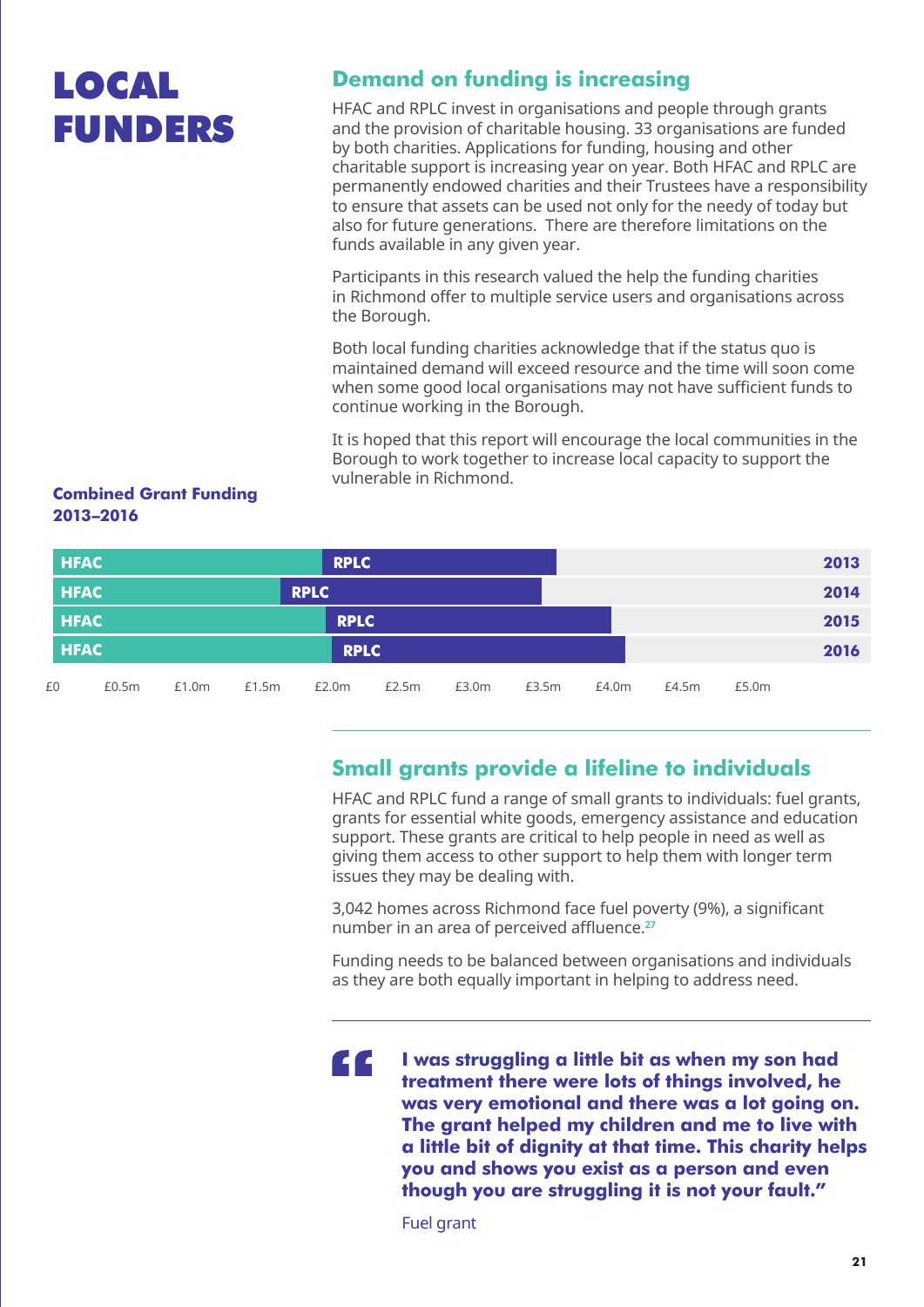#### **Difficult decisions ahead**

Local funders also invest by providing community buildings, office space and charitable housing in the Borough and are having to make difficult decisions about how best they use their assets to support need.

RPLC has several funding rounds in the year. At a recent meeting of the Grants Committee held half way through the financial year, funding requested in over 40 applications easily exceeded the total budgeted funds remaining. If this continues at the rate currently experienced without additional resources being identified, some sound and valuable grant applications will have to be turned down.

The funding charities currently provide pre-application support and continuous guidance and help which adds value to grant-making investment. Ideally these services should continue to be offered to organisations applying for funding. Additional administrative resources may be required to process applications.

#### **People are facing endemic issues**

Richmond is facing some significant challenges which cannot be addressed through funding alone. Funding from local charities, without additional resources to respond to changing needs and expectations locally, may only be able to 'paper over the cracks'.

Commissioners, providers, service users and funders need to address challenges which directly impact on increasing need and demand head-on. Solutions can be developed through understanding the real experience of people. Working together, some of the current needs can be addressed constructively including:

- **—** Supporting the Disabled;
- **—** Managing Mental Health;
- **—** Respite for Carers
- **—** Supporting Children and Young People;
- **—** Overcoming Homelessness;
- **—** Supporting Older People;
- **—** Promoting Resilience and Social Inclusion.

A new collaborative, locally focused and people-led way of helping local residents could allow the considerable untapped resources and capacity within the Borough to be used in a more effective and sustainable way.

**I thought being able to meet with HFAC regularly really made a difference. It really helped to identify what the charity was looking for in the application."**

**The monitoring meetings are very productive and give staff the chance to talk directly to the funder which is very unusual. They are more interested in outcomes than numbers. When it is a new project that is great as you feel under pressure to get numbers, but they are more interested in the outcomes."**

<u>cc</u>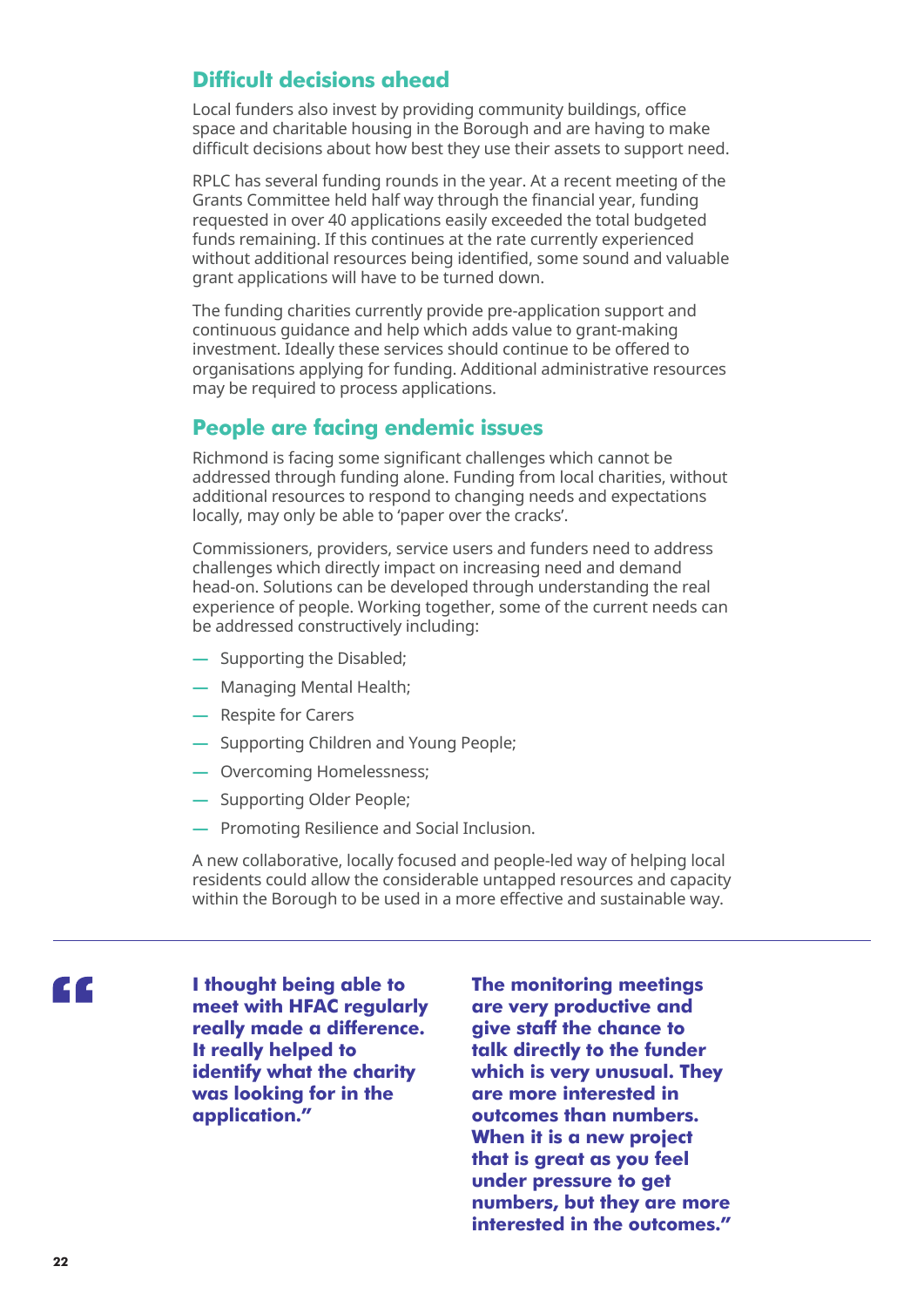# MOVING BACK FROM THE EDGE

This report has highlighted how many individuals, organisations and local service providers in Richmond are 'On the Edge'. People are living complicated lives. Organisations are having difficulty attracting funds for the services they are delivering. Statutory providers are struggling to cope with demand.

### **Challenges**

# 1 2

How can more practical and inclusive solutions be found that will help people with complex needs to manage their lives more effectively and become active in society?

What are the root causes of the issues outlined in the report?

### 4

What will help them become more resilient and able to cope with life challenges?

## 3

How can individuals become independent?

### 5

How can funders help those supporting people in need to work towards long-term solutions?

### **Re-imagining services and support**

Moving back from the edge from crisis to stability and growth can be made possible if funders, providers, commissioners, the voluntary sector and importantly, local residents work together. Fresh thinking and collaboration is needed to stop the working in isolation (silo thinking) and crisis management currently taking place.

By working together, different service providers, businesses and agencies in Richmond can identify local need and develop co-ordinated strategies in response. Strategic working, such as the commissioning of this research, can give added value.

Money alone cannot resolve the issues highlighted in this report. By co-investing in interventions and support that benefits residents across the Borough, funding will go much further and is likely to achieve a greater impact.

#### **Building on and unlocking assets**

Without additional resources, local funders, such as RPLC and HFAC, will not be able to respond positively to all the applications for funding that they will receive. Working together however, with local stakeholders, in an imaginative way could lead to:

- **—** The hidden potential for private and individual giving being unlocked to meet the needs of Richmond;
- **—** Businesses giving their time and resources to support vulnerable people and the organisations that help them;
- **—** The volunteering capacity and social capital in Richmond becoming an integral part of the support infrastructure for local people in need.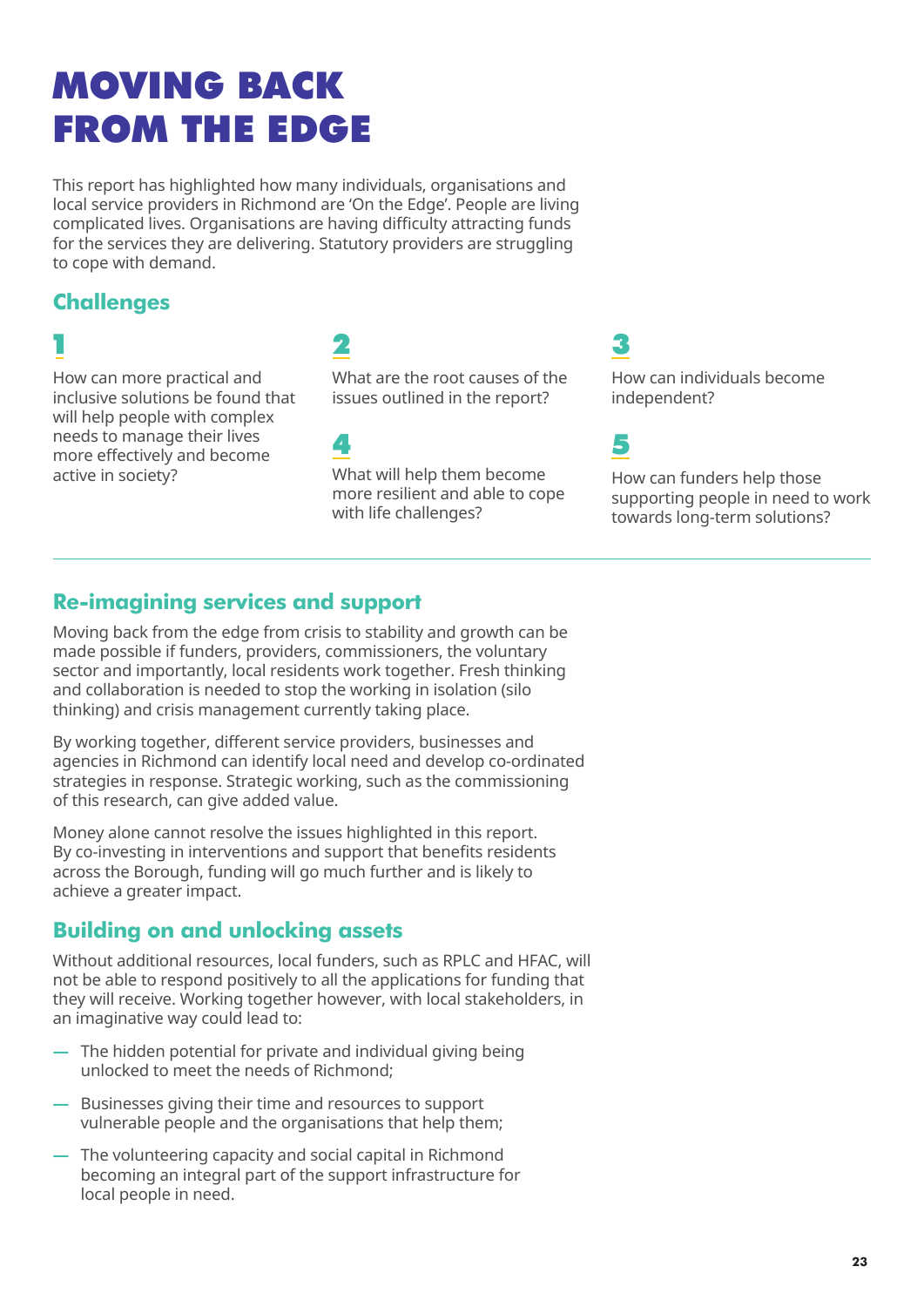# A CALL TO ACTION

RPLC and HFAC are just two of many local stakeholders with a vested interest in helping people in Richmond. Local endowed charities will continue to provide support to organisations and help to individuals through grants programmes which the research has shown work well and are highly valued. By using all their resources these funders can also be catalysts for, and help facilitate, change across Richmond. This could lead to the provision of effective, impactful support to local communities and people in need. The status quo should not be an option.

### 1

**Place-based Giving in the Borough**

**Place-based giving is a way of bringing together different kinds of funding alongside donations of time and resources on a single platform which then distributes grants to local charities and groups alongside developing programmes to support the specific needs of a local place."** 

City Bridge Trust – Review of Strategic Initiative into Philanthropy 2016)

A Richmond placed-based scheme is likely to receive the support of individuals, the corporate sector and other organisations in order to increase service provision and capacity in the local voluntary and charitable sector. Initially a scoping study to assess the likely interest and scale of response from the various interested stakeholders across the Borough would be of value.

A separate entity to take forward the Place-based Giving initiative, with the backing of the local funding charities, could launch a programme to:

**a)** Generate additional local investment in support of voluntary sector organisations and people in need.

**b)** Leverage pro-bono support from corporates for their local voluntary and charity sector, accessing expert volunteers and specialist advice that would normally be out of reach.

**c)** Work with local businesses and services to offer subsidised or free activities and resources to people in need.

### 2

### **Developing the Voice of Need in the Borough**

Over the next four to five years as cuts to services and benefits take place, needs in the Borough are going to change significantly. Vulnerable people currently being supported and living in fragile arrangements could see their lives fall apart as cuts take place, resulting in a met need becoming an unmet need. Keeping pace with need will be an ongoing challenge. As demand for funding increases to address reductions in statutory and other income streams, decisions on what to fund will become much more difficult. Fostering a shared understanding of need by both service providers and beneficiaries would result in a more effective way of meeting the need. This could be achieved by:

**a)** Establishing an independent panel which brings together funders, commissioners, providers and local residents to understand, plan and better resource developing need in a flexible, responsive and timely manner.

**b)** Use this shared understanding to maximise local resources through effective information exchange and calls to action, as and when required, based on up-to-date evidence.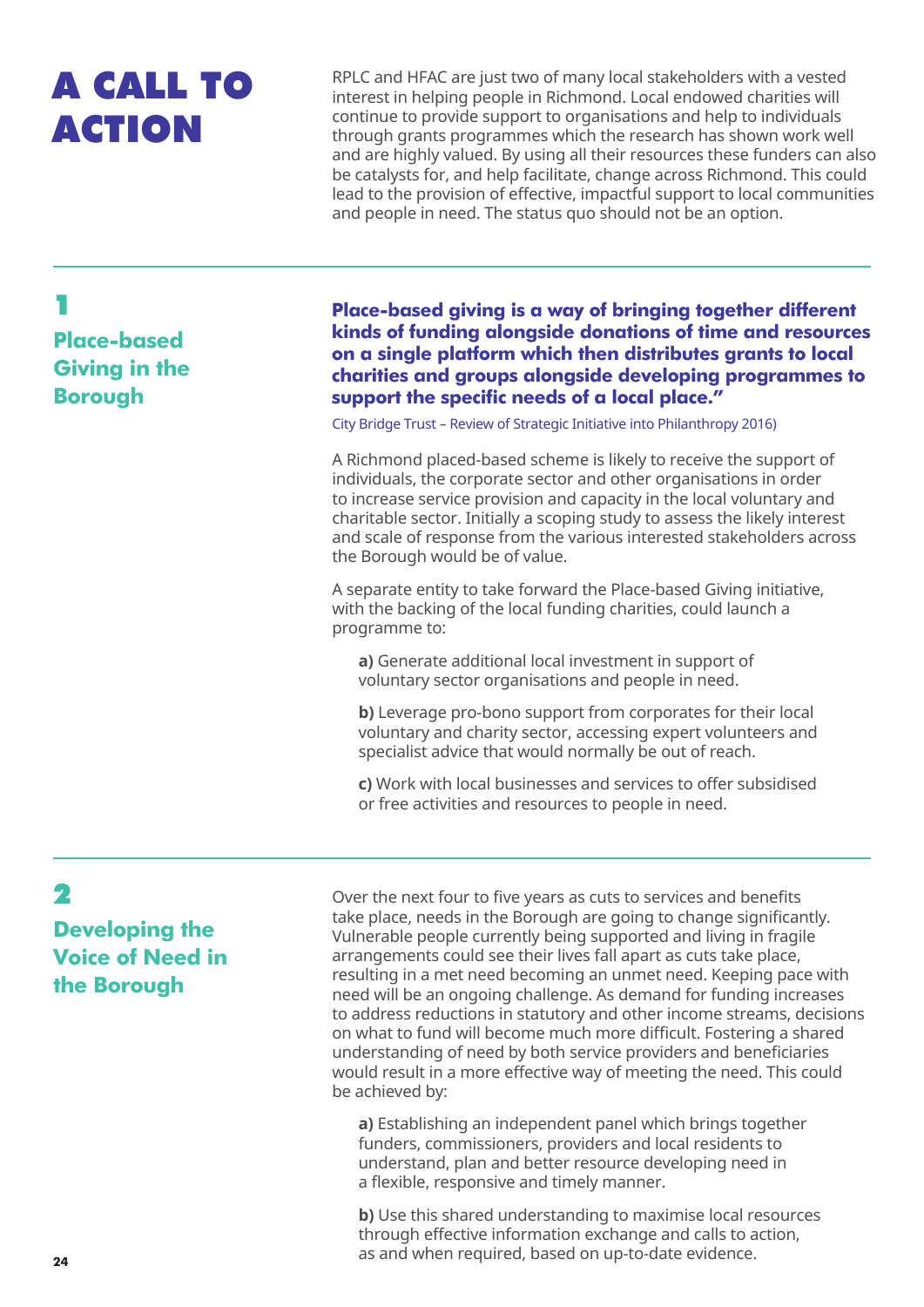| <b>Peer Support</b>  | Develop informal and formal peer support and social<br>networks across the Borough. Peer support allows people to<br>connect with others in the same situation, share insights and<br>information, and build resilience to manage challenges.                                                                                                                                                                                               |
|----------------------|---------------------------------------------------------------------------------------------------------------------------------------------------------------------------------------------------------------------------------------------------------------------------------------------------------------------------------------------------------------------------------------------------------------------------------------------|
| <b>Collaboration</b> | In the workshops a key suggestion was to encourage greater<br>collaboration and co-ordination between key stakeholders<br>in Richmond, between Richmond Council, schools, the health<br>service and voluntary and community sector organisations<br>(VCSO <sub>S</sub> ).                                                                                                                                                                   |
|                      | Enhanced co-ordination would help to avoid duplication of<br>services and provide more holistic support to individuals.<br>It would also improve signposting to other services and make<br>it easier for residents and service users to navigate the<br>system. The lack of collaboration and difficulty of navigating<br>the system are key examples of system failure in Richmond.                                                        |
|                      | There could be improved collaboration between key<br>stakeholders and services which support particular beneficiary<br>groups or themes, such as young people, carers or mental<br>health. In the workshop on young people, for example, there<br>was a suggestion of an integrated youth service for individuals<br>up to the age of 22. Another idea was that key workers could<br>play greater roles in enabling this joined up service. |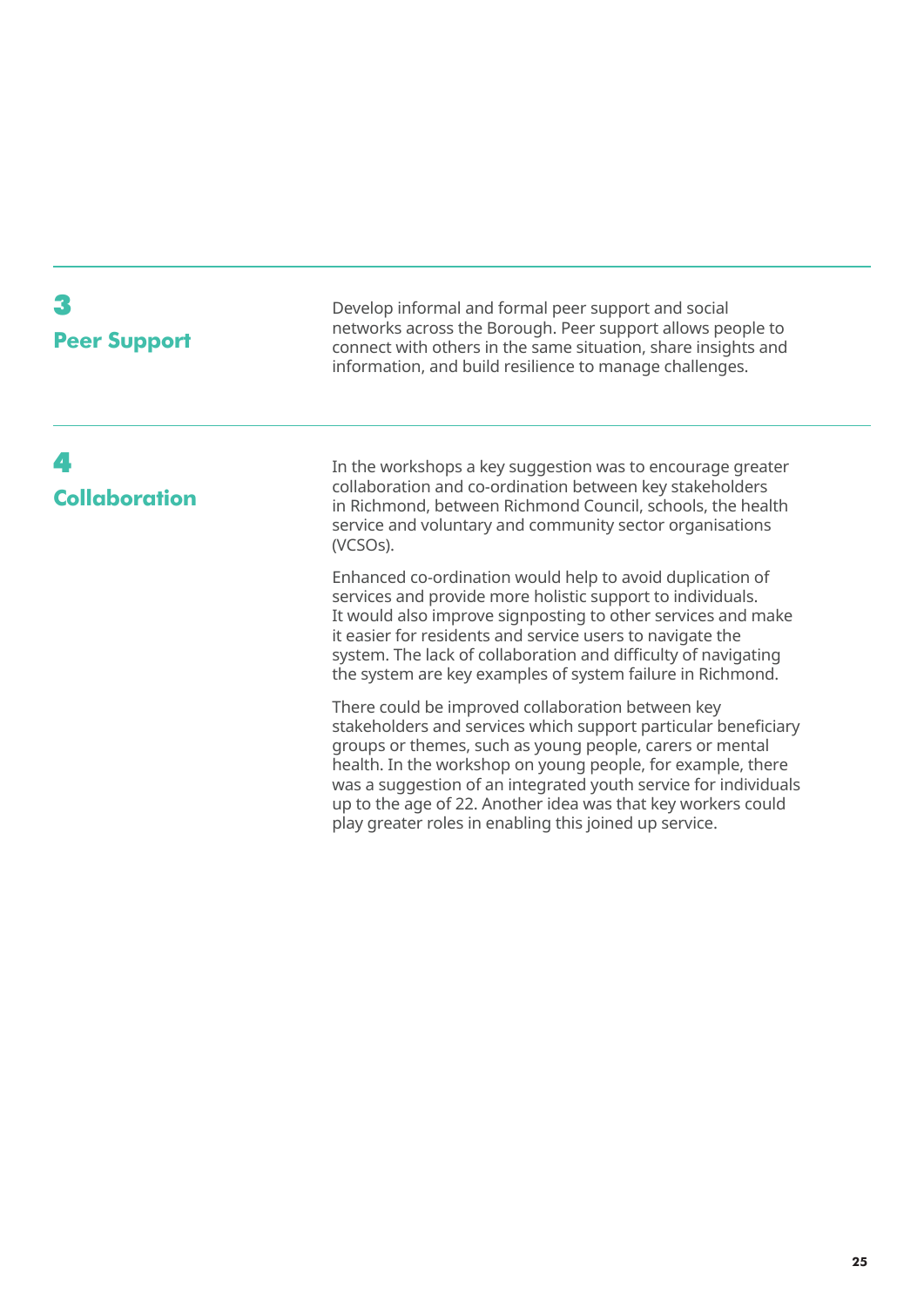# APPENDIX 1: SWOT ANALYSIS

### **Strengths**

Richmond benefits from a diverse and engaged voluntary and community sector.

Most funded organisations remain confident about future sustainability at present.

There are multiple services offering support to people in the borough.

Social capital potential is great particularly through volunteering and capacity.

Four local funding charities (Barnes Workhouse Fund, Hampton Fuel Allotment Charity, Richmond Charities, Richmond Parish Lands Charity) are of real benefit to the Borough.

#### **Weaknesses**

Service users report duplication and crossover between services and activities.

Lack of clear information as to who offers what, how and where (need person geography).

Competition for contracts and funding can be divisive, lack of collaboration in the sector.

Focus on crisis management rather than prevention means services appear fragmented leading to people being moved from one service to another.

Potential external funders are put off by the perception of the Borough and its wealth.

### **Opportunities**

Build on existing relationships to work more strategically on funding, support and campaigning.

Broaden funding approaches to attract other resources and funding.

Focus investment where it is most needed and has the greatest impact.

Build on existing social capital by supporting self-help and prevention strategies where appropriate.

Develop funder plus support to help organisations manage change and transition.

#### **Threats**

Cuts in Council funding over the next four years will have a significant impact on needs.

Shared staffing with other Councils could further increase sense of uncertainty ahead.

Demand on limited funds could be further exacerbated if attempts also have to be made to plug the funding gap as a result of Council cuts.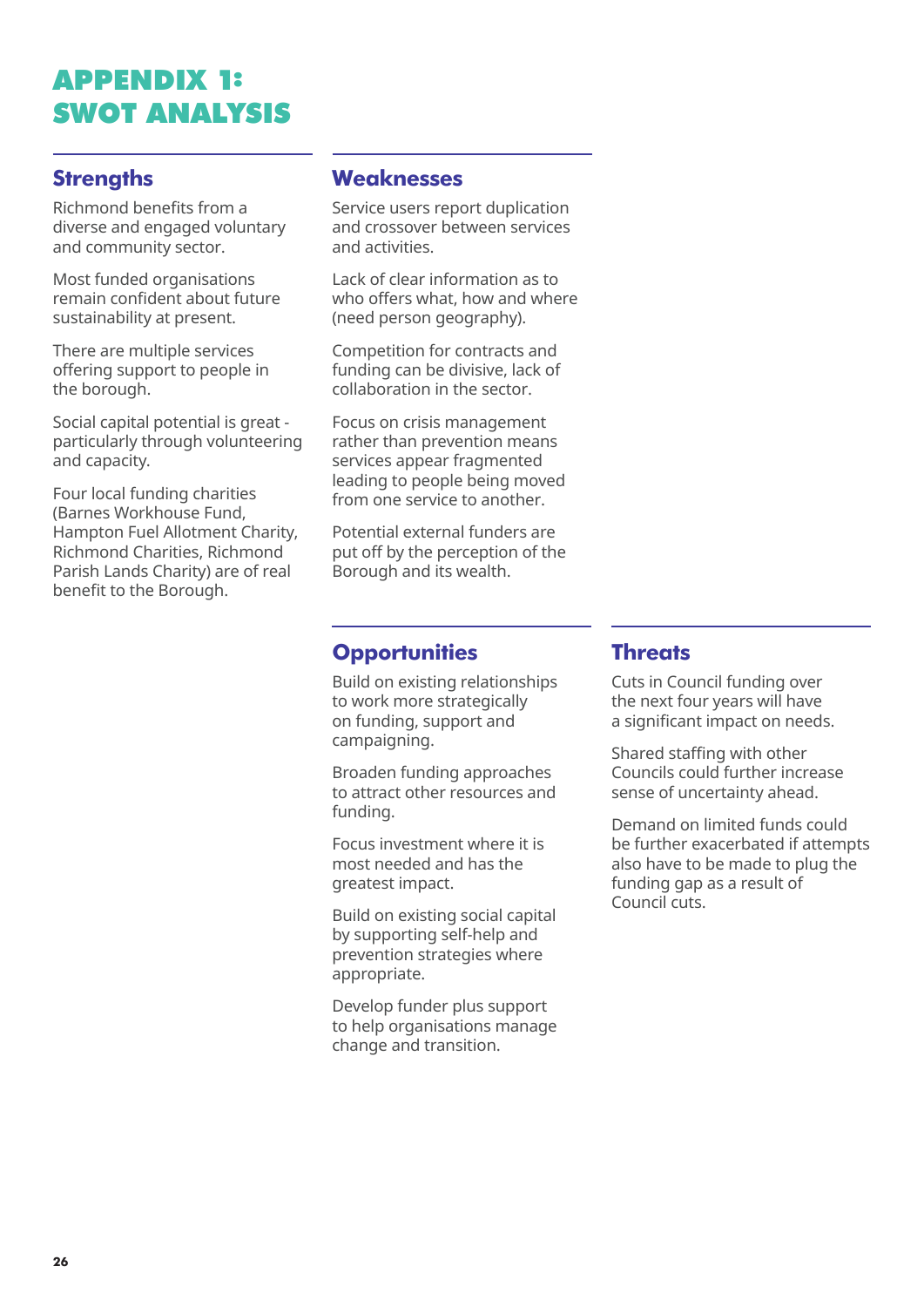# APPENDIX 2: STATISTICS

#### **Data Sources**

1—2. London Borough of Richmond upon Thames, Promoting wellbeing and independence – a framework for prevention. LBRuT and Richmond CCG

3. Carers Survey 2016 Consultation, London Borough of Richmond upon Thames

4—7. Richmond JSNA 2016/17

8. London Poverty Profile – Overview of London Boroughs, September 2016

9—12. Richmond JSNA 2016/17

13. Richmond Council, Joint Strategic Needs Assessment

14. Variation within regions: London, the Money Advice Service

15—17. Richmond JSNA 2016/17

Knowing our Borough 2015/16, London Borough of Richmond Upon Thames

19—22. Richmond JSNA 2016/17

23—25. Knowing our Borough 2015/16, London Borough of Richmond Upon Thames

26. Online survey with funded organisations

27. Richmond Council, Joint Strategic Needs Assessment

### **23,600 (30%)**

of households have at least one dependent child

2011 Census data

Entry level house prices in LBRuT were 14.8 times the incomes of younger householders – significantly above the outer London average of 9.8

GL Hearn (2016) Strategic Market Assessment

### **11.5%**

of Richmond people have some form of disability or health problem affecting their daily lives

Knowing our Borough 2015/16, London Borough of Richmond Upon Thames

#### **15,800**

people provide some level of unpaid care in the borough

Richmond Council, Joint Strategic Needs Assessment

#### **15%**

of carers provide more than 50 hours of unpaid care per week

Richmond Council, Joint Strategic Needs Assessment Richmond has the highest volunteering rate across London (50% compared to the London average of 26%)

Joint Community Access Strategy: Prevention through community enablement. LBRuT and Richmond CCG

#### **9,180**

Richmond upon Thames residents aged between 18 and 64 years with a physical disability, of which 2,673 with a serious disability

Data Rich, 2011

#### LBRuT has a higher than average of Voluntary and Charitable sector organisations

Profile of the Sector and Needs Analysis, Consultation on Infrastructure and Capacity-Building services for the Voluntary and Community Sector 2016-2018, LBRuT